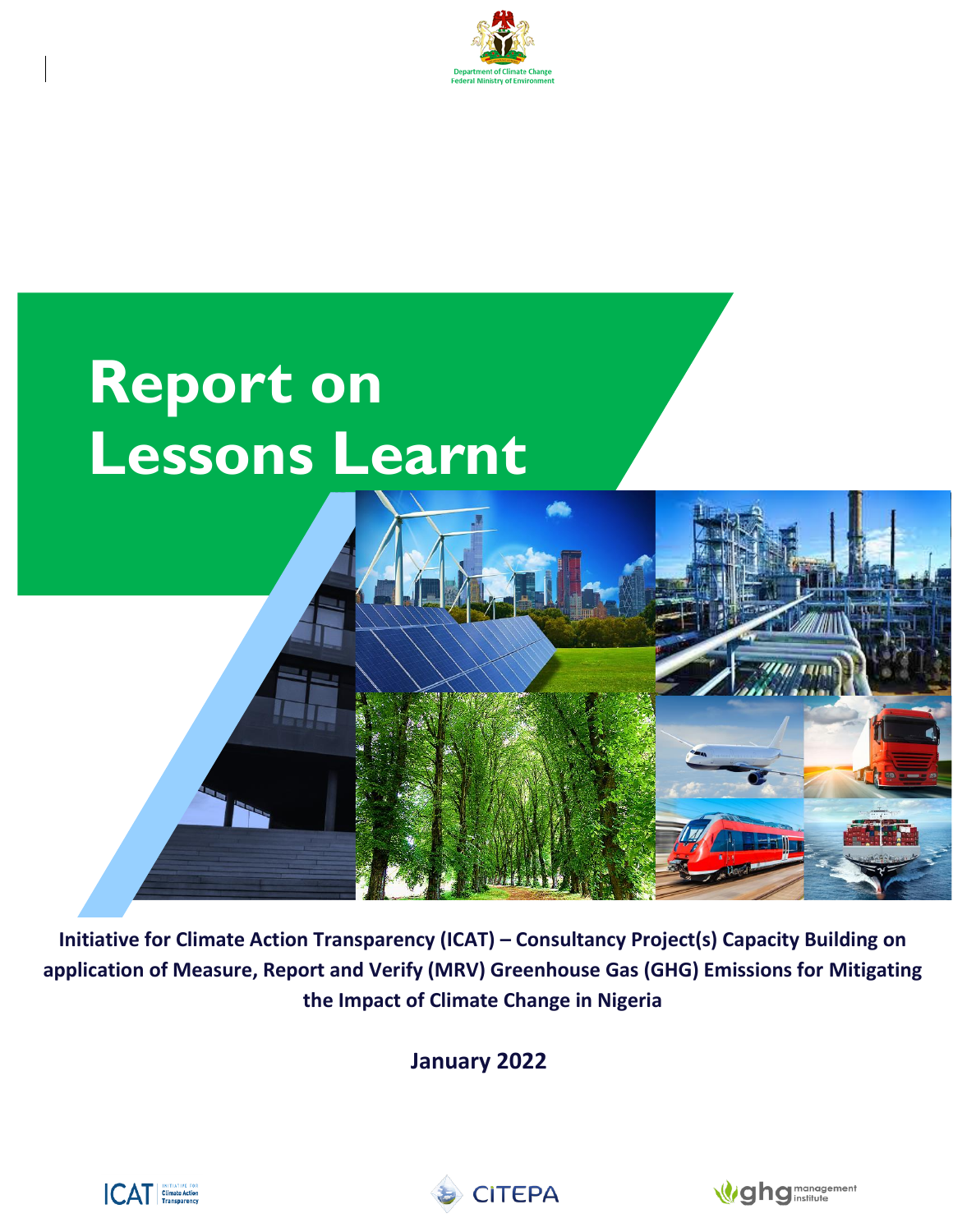#### **DISCLAIMER**

"All rights reserved. No part of this publication may be reproduced, stored in a retrieval system, or transmitted, in any form or by any means, electronic, photocopying, recording or otherwise, for commercial purposes without prior permission of UNOPS. Otherwise, material in this publication may be used, shared, copied, reproduced, printed and/ or stored, provided that appropriate acknowledgement is given of UNOPS as the source and copyright holder. In all cases the material may not be altered or otherwise modified without the express permission of UNOPS".

#### **PREPARED UNDER**

Initiative for Climate Action Transparency (ICAT) supported by the German Federal Ministry for the Environment, Nature Conservation, and Nuclear Safety, the Children´s Investment Fund Foundation, the Italian Ministry for Ecological Transition, and Climate Works.



**Federal Ministry** for the Environment, Nature Conservation and Nuclear Safety



MINISTERO DELLA<br>TRANSIZIONE ECOLOGICA



The ICAT project is managed by the United Nations Office for Project Services (UNOPS)

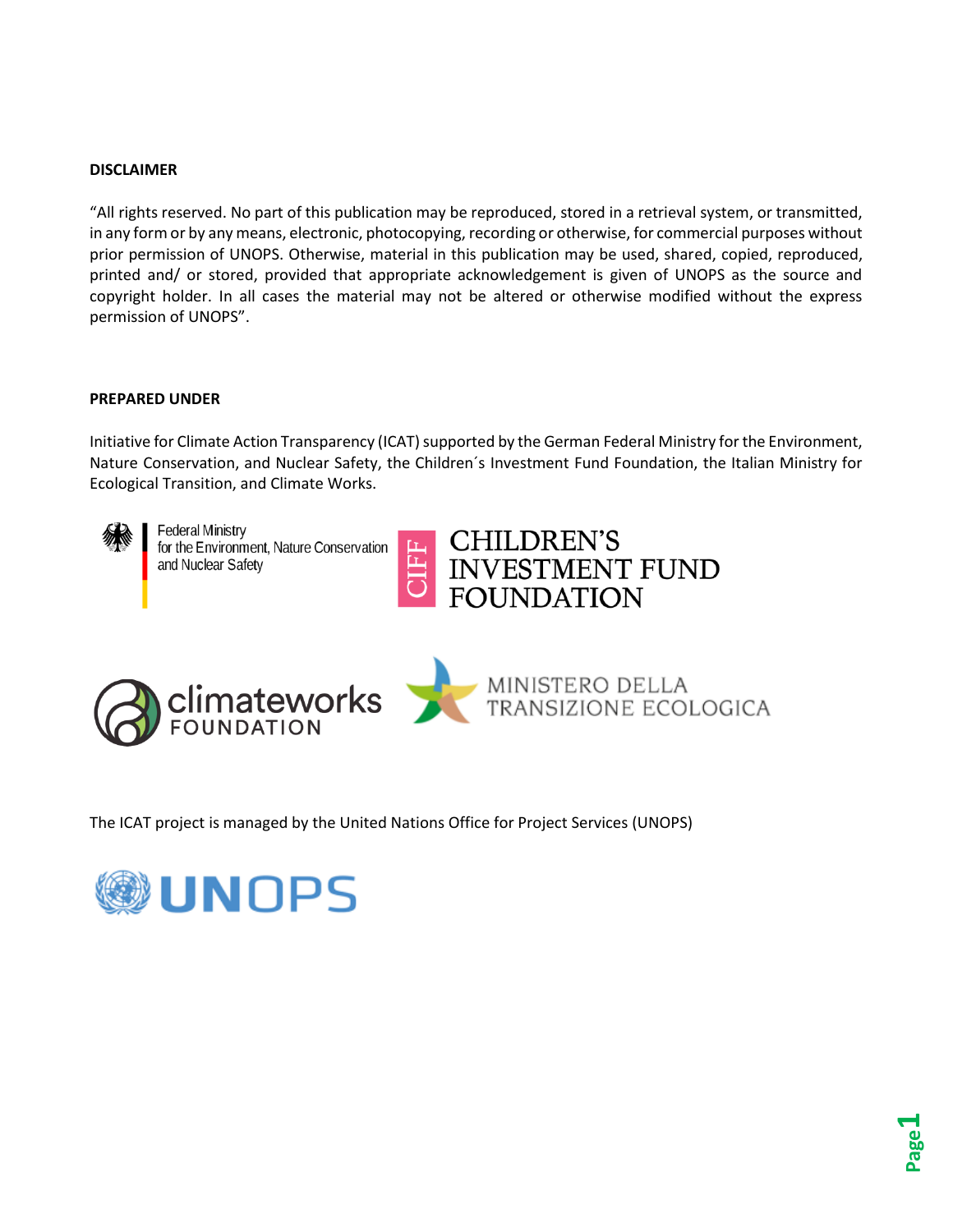

**Project Title: Initiative for Climate Action Transparency Project: Sectoral MRV Review** 

**Finalized:** 07.01.2022

**Client:** Federal Ministry of Environment, Department of Climate Change **Project members:** CITEPA, GHGMI, National Consultants and DCC Project Steering Committee **Report title:** Lessons Learnt Report **Report number:** ICAT-MRV-LLR01-21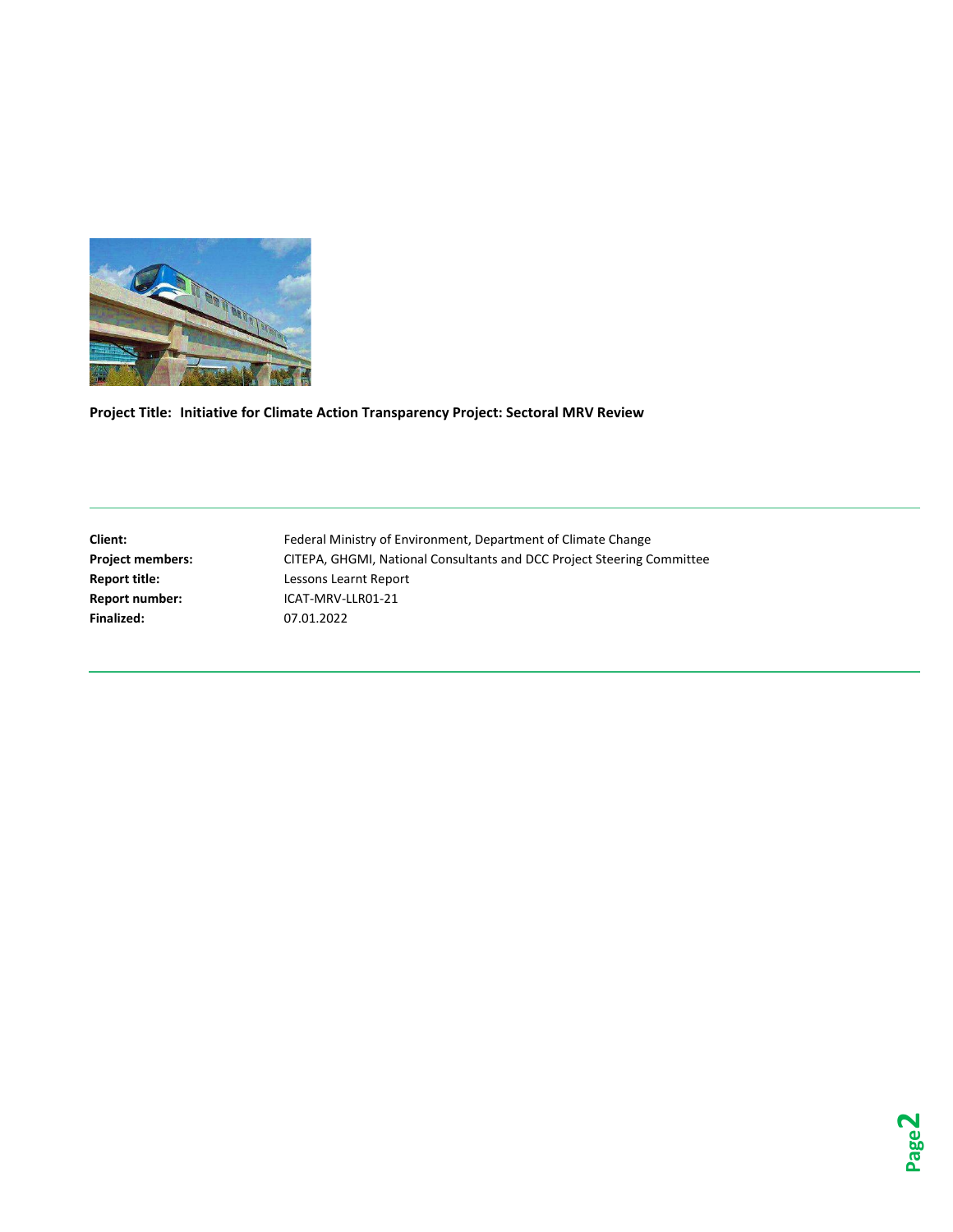# **Table of Content**

| 1.1 |  |
|-----|--|
| 1.1 |  |
| 1.2 |  |
| 1.3 |  |
|     |  |
| 2.0 |  |
| 2.1 |  |
| 2.2 |  |
| 2.3 |  |
| 2.4 |  |
| 2.5 |  |
| 3.0 |  |
| 3.1 |  |
| 3.2 |  |
| 3.3 |  |
| 3.4 |  |
| 3.5 |  |
| 4.0 |  |
| 4.1 |  |
| 4.2 |  |
| 4.3 |  |
| 4.4 |  |
| 4.5 |  |
| 5.0 |  |

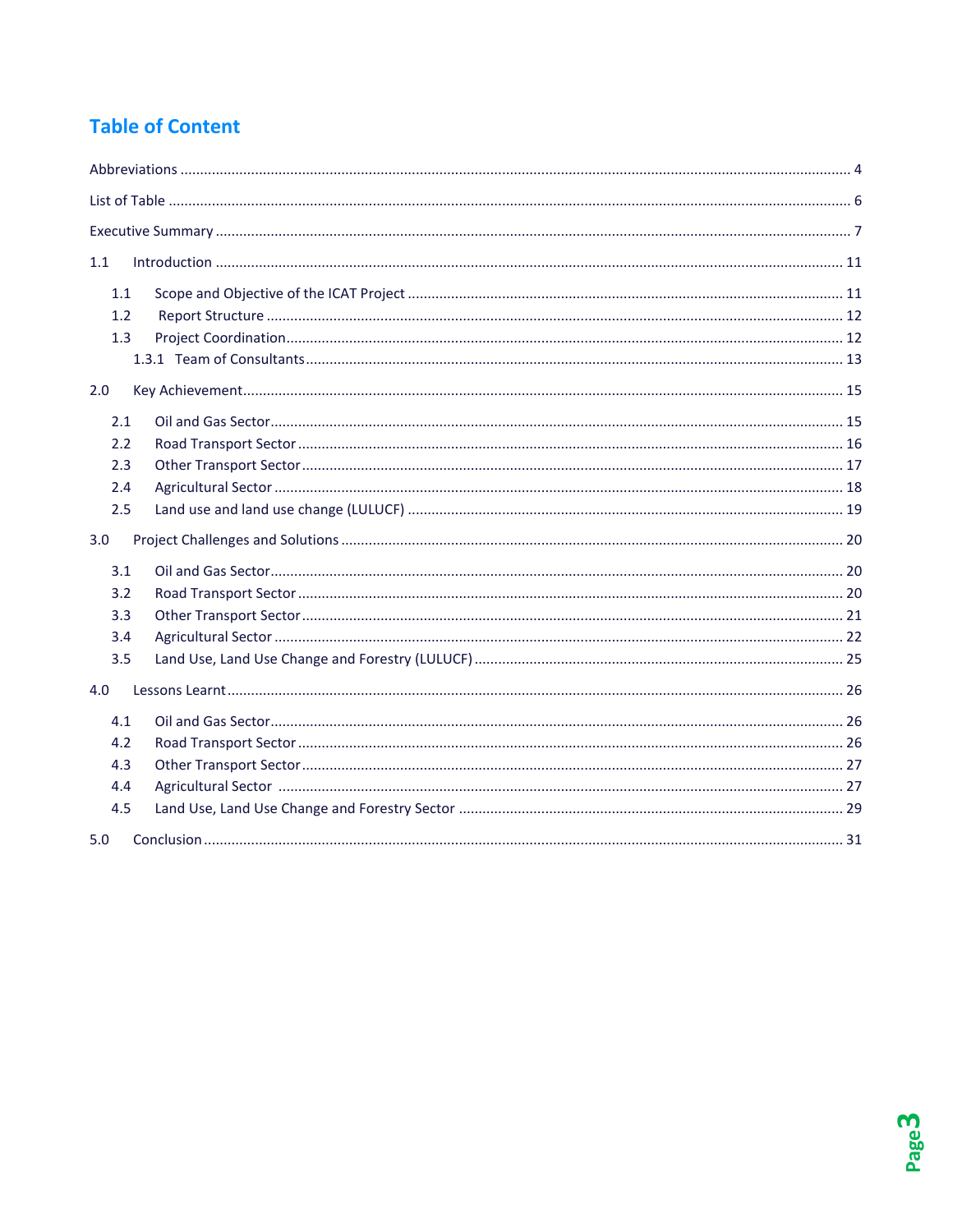# <span id="page-4-0"></span>**Abbreviations**

| AD             | <b>Activity Data</b>                                             |
|----------------|------------------------------------------------------------------|
| <b>AFOLU</b>   | Agriculture, Forestry and Other Land Use                         |
| <b>BTR</b>     | <b>Biennial Transparency Report</b>                              |
| <b>BUR</b>     | <b>Biennial Update Report</b>                                    |
| CSOs           | <b>Civil Society Organizations</b>                               |
| <b>DBMS</b>    | Database Management System                                       |
| <b>DCC</b>     | Department of Climate Change                                     |
| <b>DSA</b>     | Data Sharing Agreement                                           |
| EF             | <b>Emission Factors</b>                                          |
| <b>ETF</b>     | <b>Enhanced Transparency Framework</b>                           |
| <b>FAOSTAT</b> | Food and Agriculture Organization Corporate Statistical Database |
| <b>FGN</b>     | <b>Federal Government of Nigeria</b>                             |
| FMEnv          | <b>Federal Ministry of Environment</b>                           |
| FMoA           | <b>Federal Ministry of Aviation</b>                              |
| FMoT           | <b>Federal Ministry of Transport</b>                             |
| <b>GHG</b>     | Greenhouse Gas                                                   |
| <b>ICAT</b>    | Initiative for Climate Action Transparency                       |
| <b>IMS</b>     | <b>Inventory Management System</b>                               |
| <b>IPCC</b>    | Intergovernmental Panel on Climate Change                        |
| ΙT             | <b>Information Technology</b>                                    |
| <b>LNG</b>     | <b>Liquefied Natural Gas</b>                                     |
| <b>LULUCF</b>  | Land Use, Land Use Change and Forestry                           |
| <b>MDAs</b>    | Ministries, Departments and Agencies                             |
| <b>MRV</b>     | Measurement, Reporting and Verification                          |
| <b>NASRDA</b>  | National Space Research and Development Agency                   |
| <b>NC</b>      | <b>National Communication</b>                                    |
| <b>NDC</b>     | Nationally Determined Contribution                               |
| <b>NBS</b>     | <b>National Bureau of Statistics</b>                             |
| <b>NGO</b>     | Non-Governmental Organization                                    |
| <b>NPC</b>     | <b>National Population Council</b>                               |
| <b>O&amp;G</b> | Oil and Gas                                                      |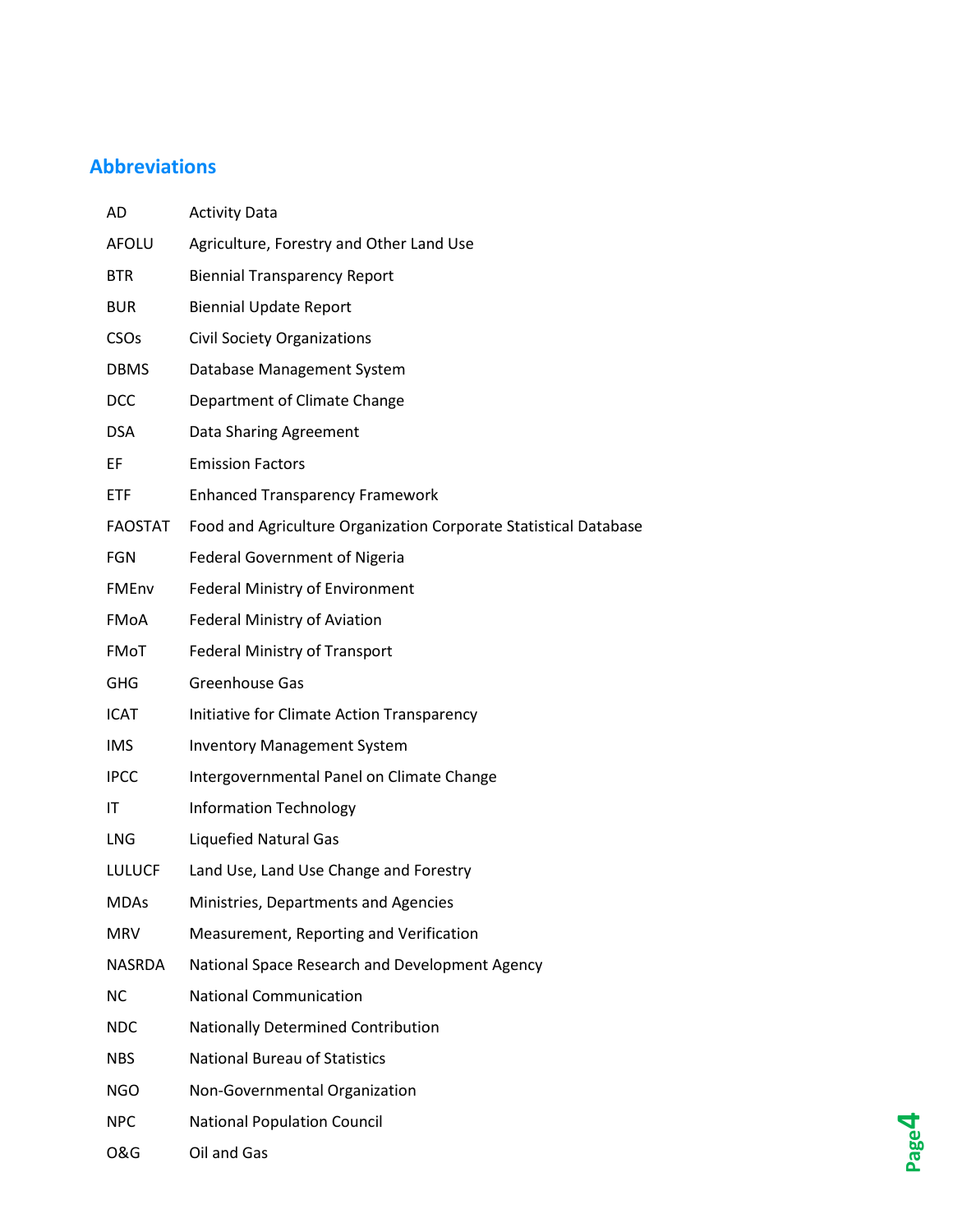| <b>OTS</b>    | Other Transport Sector (Rail, Aviation, Inland Waterways and Maritime) |  |  |
|---------------|------------------------------------------------------------------------|--|--|
| <b>PSP</b>    | <b>Private Sector Participation</b>                                    |  |  |
| QA            | <b>Quality Assurance</b>                                               |  |  |
| QC            | <b>Quality Control</b>                                                 |  |  |
| REDD++        | Reducing Emissions from Deforestation and Forest Degradation           |  |  |
| <b>RTS</b>    | Road Transport Sector                                                  |  |  |
| <b>SDGs</b>   | Sustainable Development Goals                                          |  |  |
| SWOT          | Strengths, Weaknesses, Opportunities and Threats                       |  |  |
| <b>TACCC</b>  | Transparency, Accuracy, Completeness, Consistency and Comparability    |  |  |
| <b>TOR</b>    | <b>Terms of Reference</b>                                              |  |  |
| <b>UNFCCC</b> | United Nations Framework Convention on Climate Change                  |  |  |
| <b>UNOPS</b>  | United Nations Office for Project Services                             |  |  |
|               |                                                                        |  |  |

**Page 5**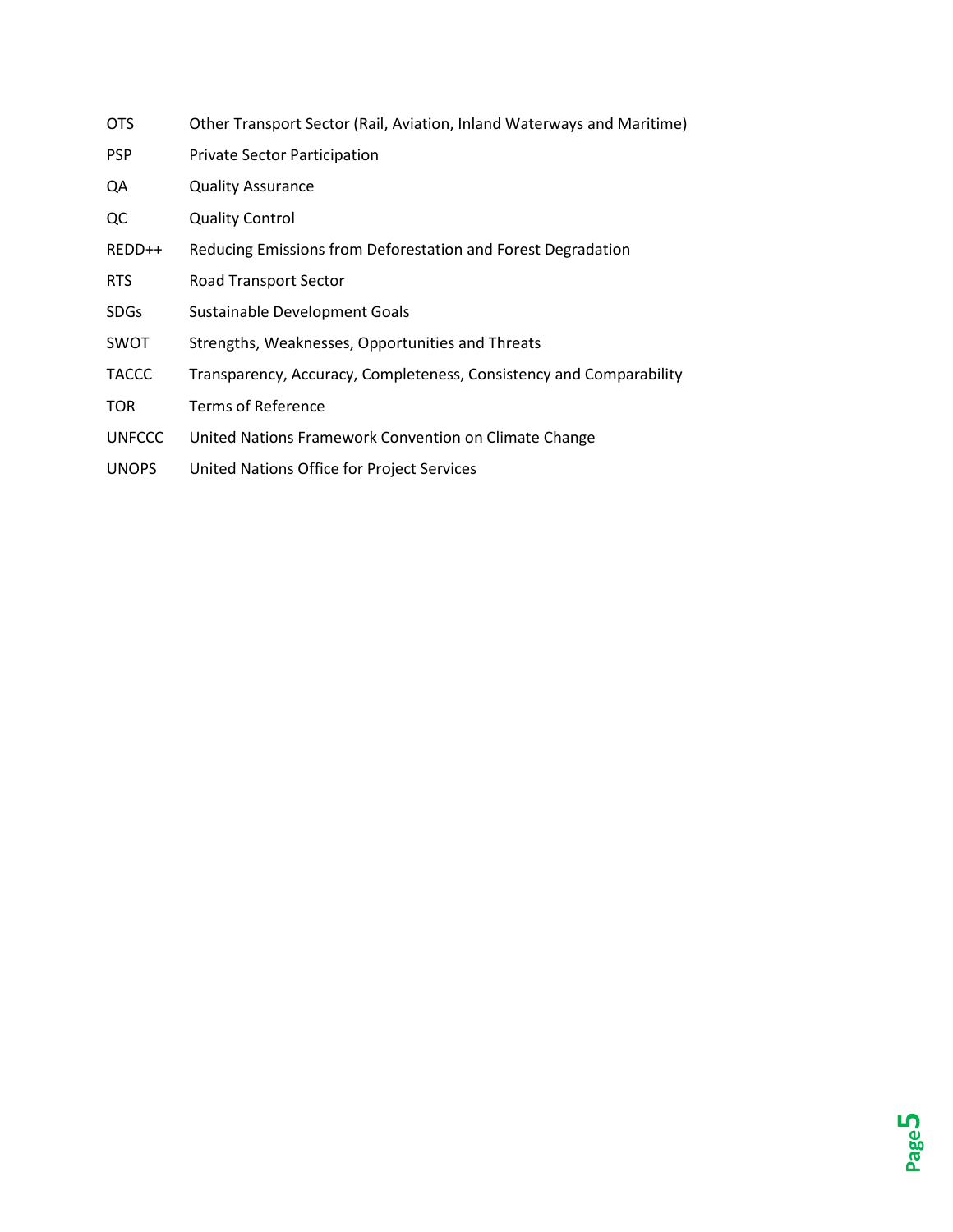# <span id="page-6-0"></span>**List of Table**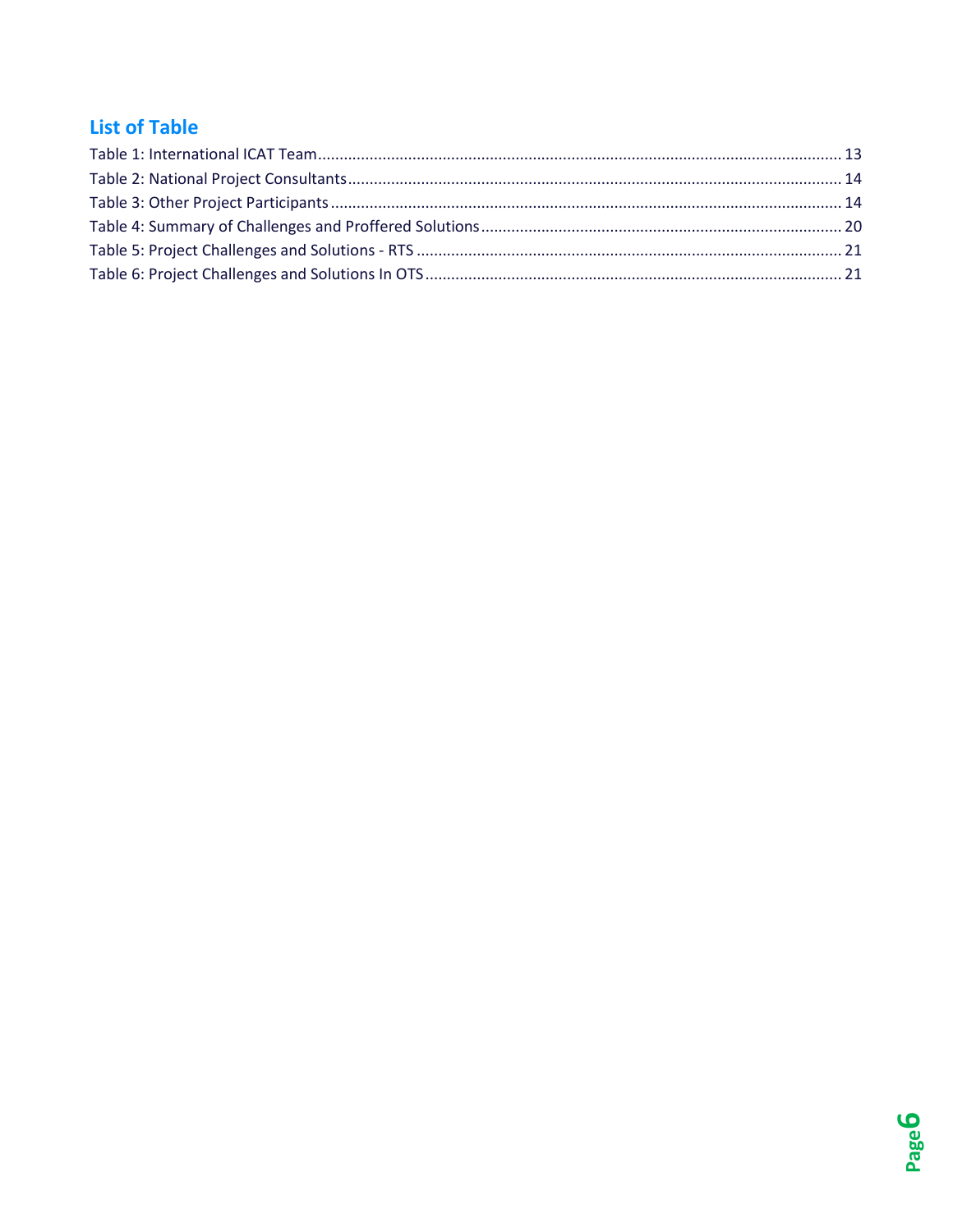# <span id="page-7-0"></span>**Executive Summary**

The Initiative for Climate Actions Transparency (ICAT) project in Nigeria anchored by the Federal Ministry of Environment (FMEnv) through the Department of Climate Change (DCC) was initiated to help Nigeria assess the impacts of its climate policies and actions by developing a robust Measurement, Reporting and Verification (MRV) system that will assist the country in fulfilling its Nationally Determined Contributions (NDC) commitments in line with the requirement of the Paris Agreement.

The project brought together MRV experts and stakeholders from the focused sectors; Oil and Gas (O&G), Transport including Road and other transport (maritime, rail and aviation) and AFOLU.

The project commenced with an inception workshop comprising the relevant stakeholders from the various sectors. During the phase of the project implementation period, the following activities were carried out:

- Analysis and review of the existing focused sector's MRV, with the goal to identify the needs and gaps
- Development of MRV framework for the focused sectors
- Development of an overarching institutional arrangement
- Assessment of policies and measures across the focused sector to aid in the development of NDC indicators required to track Nigeria progress in the implementation of its NDC target.

#### **Key Highlights of Lessons Learnt**

Based on the work carried out by the national consultants in collaboration with the international consultants and the DCC, the following were lessons learnt during the implementation of the project. These lessons cut across all the focused sectors.

- The inception workshop was vital to sensitizing stakeholders, and to discuss in detail the project activities and necessary steps to be taken for the implementation of project.
- Early involvement of sector stakeholders facilitated good cooperation which was maintained throughout the implementation of the project.
- Engaging sector MRV experts in capacity building workshops played a key role in enhancing knowledge transfer among the relevant stakeholders.
- Building on existing national arrangements was imperatively effective in developing the MRV system.

Highlighted below are Lessons Learnt during this project that are considered important for the future.

- There is a need for a legal institutional framework to ensure an effective institutional arrangement.
- There is a need to expand the existing institutional mandates to accommodate a wider coverage for MRV needs thus enhancing a smooth operation of the MRV system.
- It is important to identify and develop the competence of the sectoral focal point and the key data suppliers to sustain the MRV Process.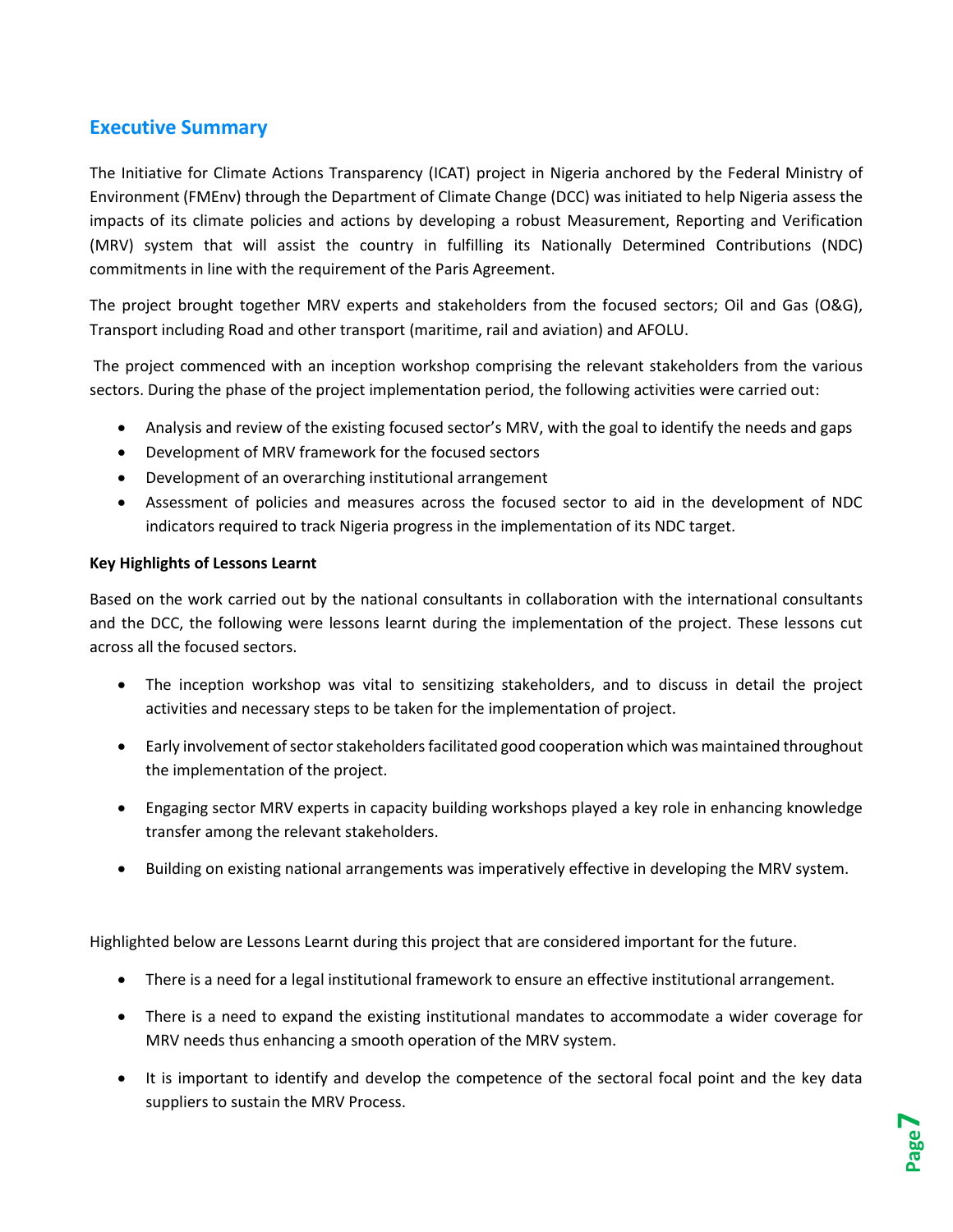- Institutions to be involved in the MRV process will need a clear understanding of how their activities contribute to enhancing the MRV process.
- Local experts and agencies can provide valuable opinions and contextual analysis, giving cognizance to confidentiality, and they are not quoted directly

#### **Major Achievements of the Project**

Some of the key achievements from the ICAT project initiative includes,

- **Identification and Engagement of Relevant Sector Stakeholders:** The process of identifying and engaging sector stakeholders ensured that all stakeholders are included in the MRV process. This process has also helped to define the various responsibilities of the stakeholders required to keep a functional MRV system. Among many other responsibilities, the stakeholders are to be involved in data collection, reconciliation, and verification processes.
- **Identification of Needs and Gaps:** it was important to conduct the need and gap analysis to identify the challenges of the sector proffering ways to address them. The outcome of the analysis included some of the following: Inadequate Institutional arrangement; which was addressed by proposing a robust institutional arrangement, lack of technical knowledge of MRV systems; which was addressed by enhanced capacity building, and the data and technology issues; which the proposed institutional arrangement and capacity building process are expected to address.
- **A Proposed Institutional Arrangements:** The proposed institutional arrangement was designed to aid the accomplishment of the country's climate goals and targets and ensures that the responsible stakeholders take up their roles, to effectively track and monitor progress across the various sectors. The proposed institutional arrangement was structured to capture and address issues on relevant data flow, expertise, organizations and the role and responsibility of the stakeholders in the MRV system.
- **Review of Policies and Measures to develop NDC indicators to track progress:** this is considered a key success as the reviewed policies and the developed indicators will serve as a benchmark to help track progress on the NDC targets.
- **Capacity Building:** This process was considered an important aspect of the project, as it brought together all stakeholders for enhancement. The capacity building process involved continuous stakeholders' engagements (formally and informally) through technical virtual meetings and consultative workshops. It was recommended by the stakeholders that this process should be carried out periodically for continuous improvement of skills and knowledge of the sector stakeholders after the life of this project where possible. It is important to mention that the stakeholders made valuable inputs in the development and validation of the various project deliverables.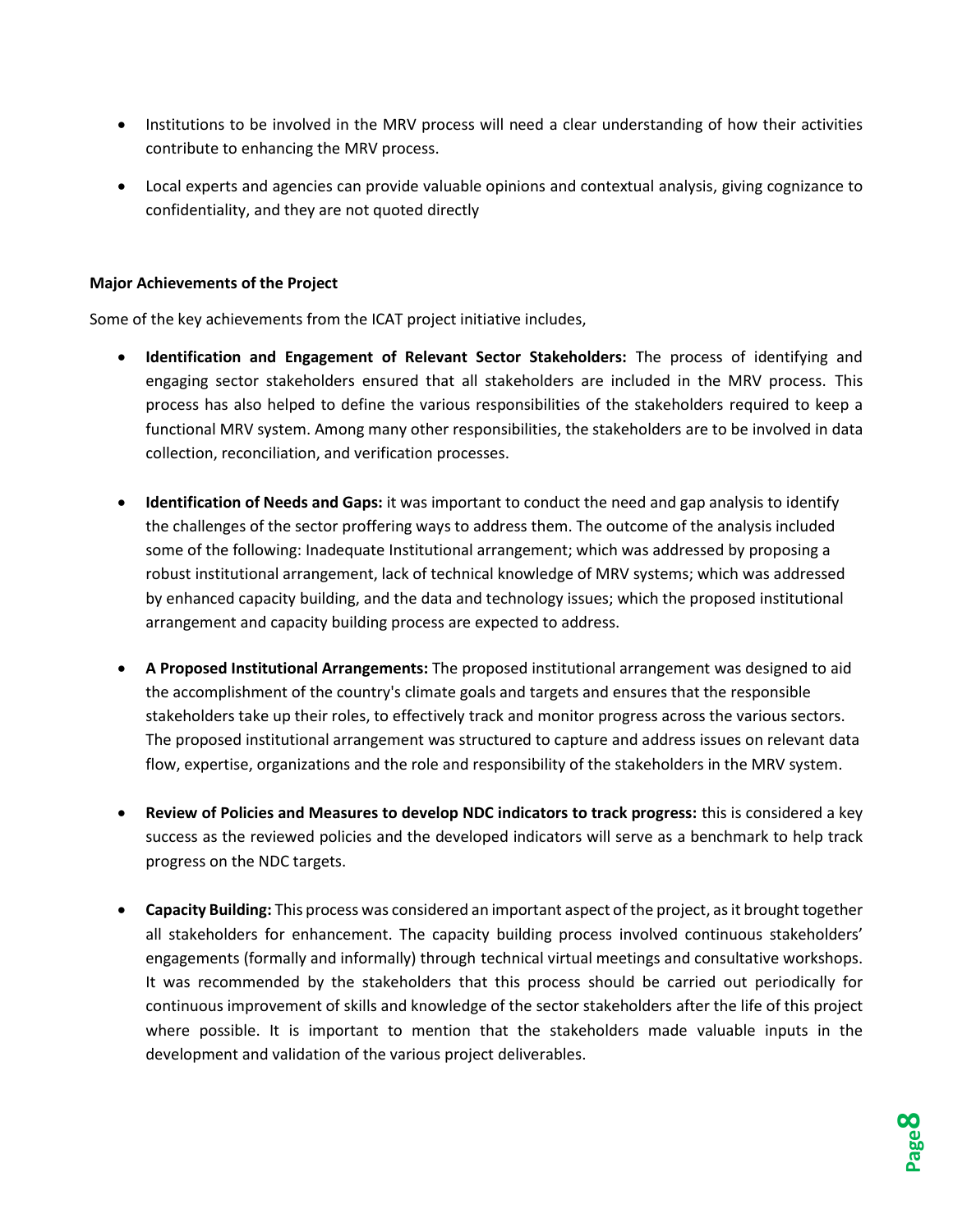#### **Challenges Encountered**

Some of the challenges encountered during the project includes.

- Project inauguration delay due to impact of CoVID-19. This led to a delay in conducting the physical inception workshop. However, work continued as virtual meetings were conducted for other deliverables until cases were under control and physical meeting were allowed.
- Lack of extensive stakeholder consultation systems for gathering information and data. While there are several stakeholders within the sector, the distributed nature of these economic activities, limited institutional and human capacity, as well as private sector engagement, are a few of the principal challenges in improving the overall MRV system.
- Clearly defined roles and responsibilities of the stakeholders are currently non-existent and those who are aware of them do not have access to the appropriate tools and technologies for data and information collection.
- Relevant ministries and departments have other priorities and limited human and financial capacities to redirect their focus on climate change data and information gathering systems
- There are no dedicated staff or positions in all relevant Government departments planned and tasked with this responsibility. Activities, such as the National Communications (NCs) and Biennial Update Report (BUR), are currently conducted on an ad-hoc basis with funding from external agencies.
- The existing Government systems for data and information sharing are not adequate, as they happen through hierarchical procedures and are not often at the speed that enables smooth and quick preparation of GHG inventory considering the annual cycle of the inventory process.
- Data and information collection templates must be improved and understood not just by the key coordinating agencies or first-line ministries, but also by the sub-national institutions and primary data providers.
- Issues of data retention, security and retrieval are not addressed, as the country lacks a dedicated GHG management system.
- Lack of country-specific emission factors as default emission factor has been applied for inventory reporting in most sectors, which is accompanied by a high level of uncertainty.

#### **Recommendations**

The following recommendations will further enhance operationalizing the MRV framework in the country; the recommendations are drawn based on the lessons learnt during the project implementation. They include but are not limited to:

- Improving the existing Institutional arrangement will need a legislative institutional framework to guide its implementation.
- Some sector stakeholders already have a framework that supports compliance in terms of data collection and transmission to the institution collating the data on behalf of the government, thus, this needs to be further enhanced.
- There should be a nexus between stakeholders, policy makers and country focal points on climate issues in the country especially in policies implementation. This is necessary to reduce complexities especially as it relates to data collation, reporting and coordination.
- The Federal Government through the DCC will need to arrange training programmes for all stakeholders periodically to keep them informed with updates on international industry practices and requirements.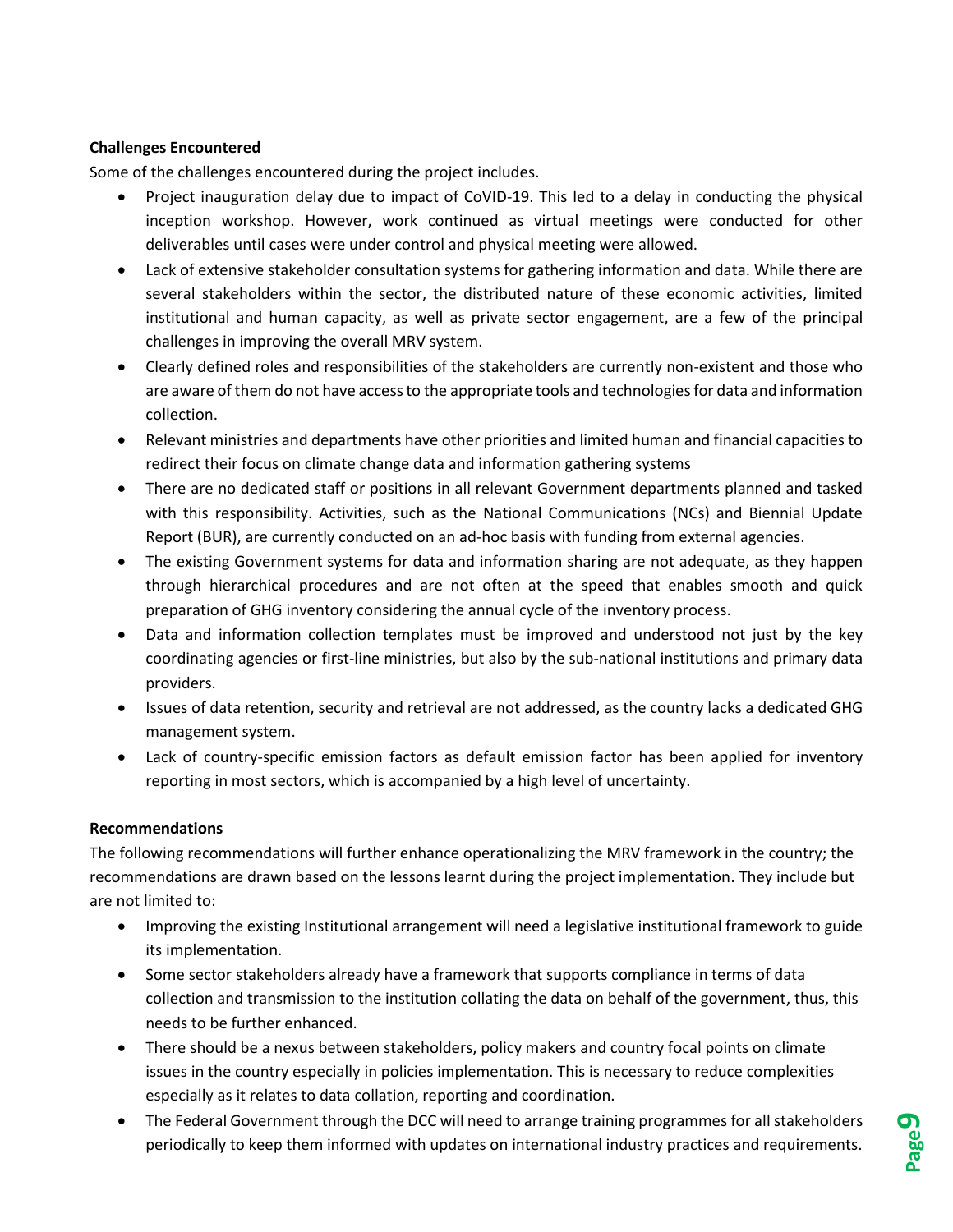- Climate financing plans need to be mainstreamed into the annual budgeting process to ensure climate actions (mitigation and adaptation) are supported.
- There is a need to continuously engage all sectoral stakeholders on the need for continuous data improvement.
- The Government should ensure that national Consultants, QA/QC experts and Researchers/Academics are an integral part of the MRV process to enhance the quality of output.
- There is a need for a GHG management system that will house all data for the purpose of reporting.

Furthermore, this project has supported Nigeria's ambition to build adequate capacity in the development of a sustainable MRV system especially in the priority sectors that will enhance the country's ability to measure the performance of targeted climate policies and actions across the various NDC sectors. The robust MRV system when adopted and becomes fully functional will allow for coordinated tracking of progress towards GHG emission reduction targets.

**Page10**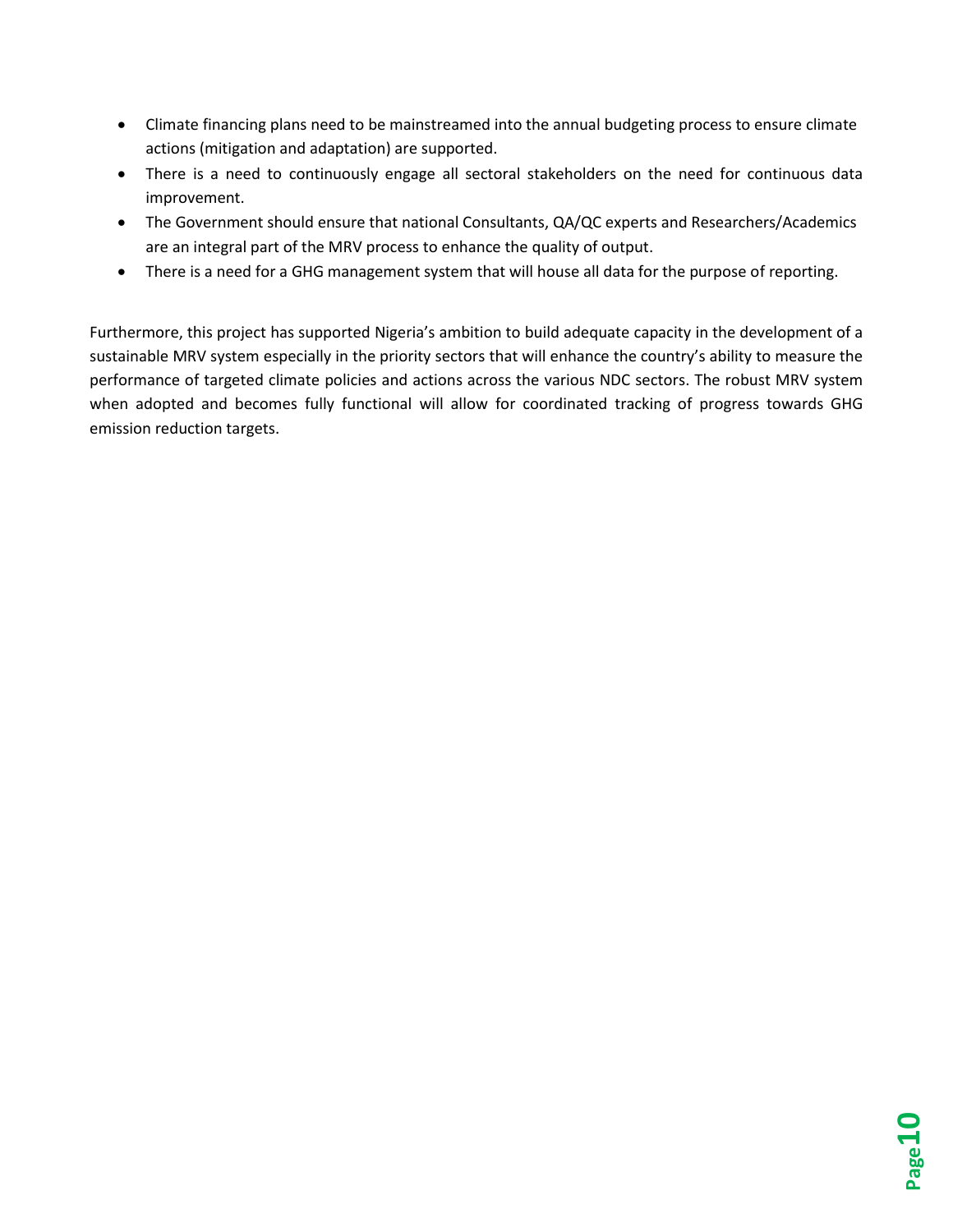# <span id="page-11-0"></span>**1.1 Introduction**

Nigeria has huge capacities (technical, human, financial, managerial resources) to design and operationalize its domestic MRV System to address the threats, impacts and vulnerabilities to Climate Change. Experience has shown that although these capacities exist, there are yet to be fully developed for effective MRV system for both GHG inventory and mitigation. However, the needs to ensure that MRV system is operationalized in the focused sectors resulted in the commissioning of this project.

To achieve the initiative, the FMEnv, DCC supported by ICAT engaged national consultants to help build capacities to understand and apply relevant tools to MRV (GHG) emissions and the impact of mitigation actions, as well as to develop a national institutional arrangements and processes for MRV policies and actions.

ICAT is an international, multi-stakeholder partnership of the United Nations Office for Project Services (UNOPS) that provides management and support services through the ICAT Secretariat. ICAT is funded to respond to the critical need for improved transparency and capacity building for evidence-based policymaking on climate change, particularly measuring progress made by countries towards achieving the targets they have set out in their NDCs.

This project aims to create an enabling environment (such as functional, strong Institutional Arrangements) at sectoral and national levels, to implement the Convention, as well as establish a good National Reporting System in line with the Paris Agreement ETF Reporting System.

Based on the activities carried out by the national consultants with multi-sectoral stakeholders' engagement and support from the international consultants, everything seems set to achieve an effective and sustainable MRV system. Capacity has now been built within the DCC in the FMEnv, which is the National Focal Point (in Nigeria), among the sectoral experts and other relevant stakeholders. Efforts has also been put in place to ensure that a legal framework is developed which will provide the necessary enabling environment for implementing the MRV system in the country.

This report is focused on providing information on the various activities carried out during the project with the goal to highlight the key achievements and lessons learnt during the project implementation.

## <span id="page-11-1"></span>**1.1 Scope and Objective of the ICAT Project**

The scope of the ICAT project covered three-priority sectors (representing five sub-sectors) from the seven identified by Nigeria: Oil and Gas (O&G) sector, Transport (Road Transport and other transportation modes) and AFOLU (Agriculture and Land Use, Land Use Change and Forestry (LULUCF)). To officially kick off the project activities, stakeholders were drawn from the various priority sectors to participate in the inception workshop to formally kick off the project activities and to discuss the methods that would be deployed during the project lifetime. The stakeholders were drawn from the different Ministries, Departments and Agencies (MDAs) at Federal and State levels, public and private organizations and enterprises, non-governmental organizations (NGOs), etc.

The focus of the project was to implement the sectoral MRV systems in the country with the specific objectives to: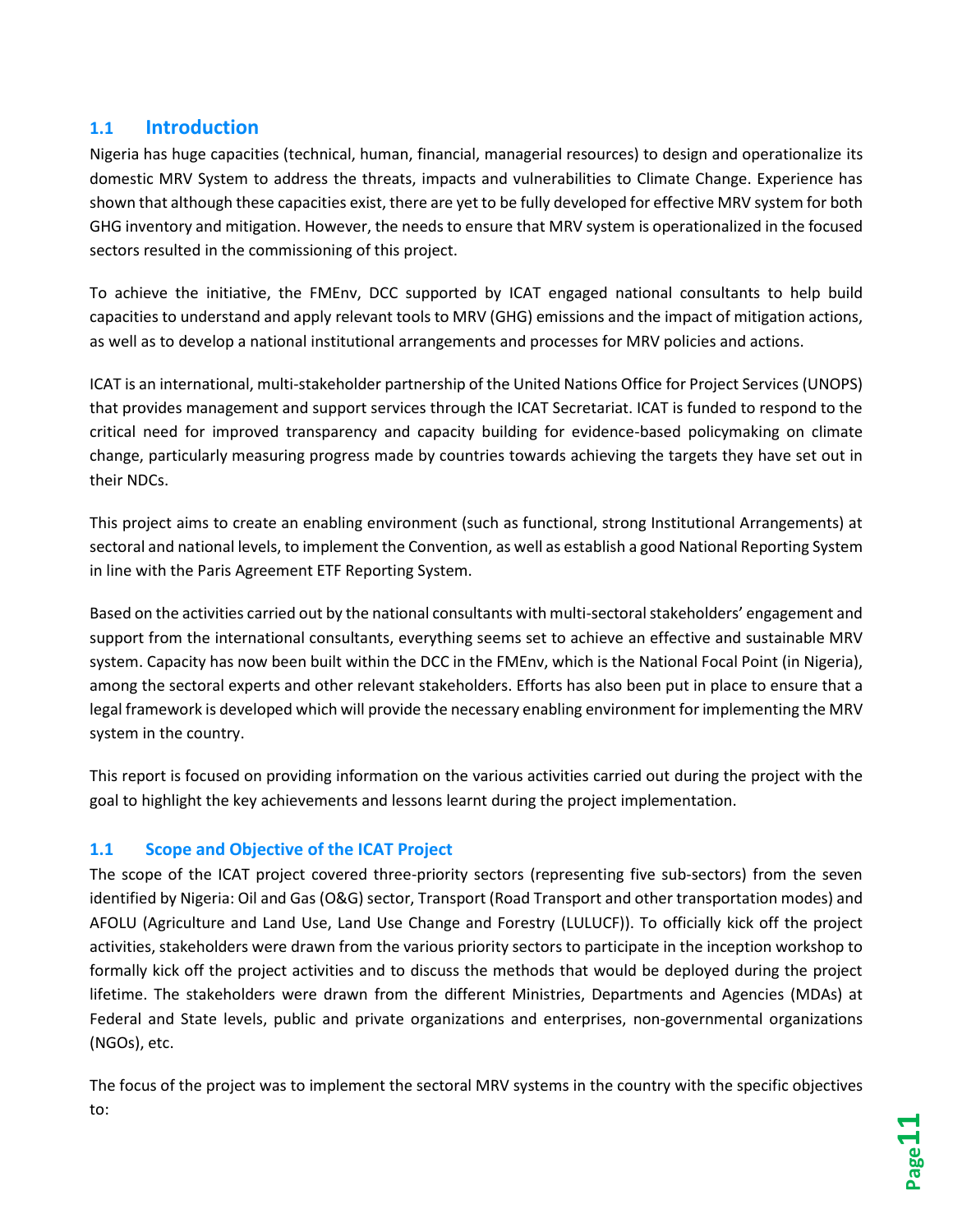- Carry out a review of the sectors in terms of Greenhouse Gas (GHG) inventory and mitigation actions (actors involved, availability of data, Quality Assurance (QA)/Quality Control (QC), Tools and achieving systems, MRV capacity in the country, etc.).
- Provide inputs to an internal Reporting Scheme geared towards developing the national overarching institutional setup which is needed to clarify how stakeholders could share data.
- Develop an overarching institutional arrangement with recommendations for national reporting system and design.
- Assess Policies and Measures to develop NDC indicators/tools. ICAT methodologies available for Transport, Agriculture and Forestry was to be applied if corresponding to national P&M.
- Organize various capacity-building workshops to ensure the relevant stakeholders are actively involved in the setup of the MRV process.

The expectation from the above objectives is to improve Nigeria's ambition towards ensuring transparency and effective reporting structure. This is closely related to National GHG Inventory and mitigation actions especially as the country works towards implementing its NDC.

## <span id="page-12-0"></span>**1.2 Report Structure**

This section outlines the different subject matters to be discussed in the various section of this report. The report is divided into five (5) sections:

**Section 1:** Focus on the general introduction, scope, and objectives of the ICAT project, structure of the project report and the project coordination.

**Section 2:** Focus on the key achievements attained during the project life in the various priority sectors.

**Section 3:** Focus on the project challenges and the measures deployed by the sector consultant to provide solutions to these challenges.

**Section 4:** Highlights the lessons learnt from each sector during the different phases of the project life.

**Section 5:** Conclusion.

# <span id="page-12-1"></span>**1.3 Project Coordination**

The Director, DCC was responsible for coordinating the Project through the Project Steering Committee whose membership cuts across nominated Senior Staff from relevant Units of the DCC, supported by the In-Country Facilitator supervising activities of the Project Consultants towards timely delivery of their Terms of Reference (TOR). Technical support was also provided by the ICAT International Consultants

The Project Steering Committee performed the following activities among others:

- Met regularly to give direction on the design, implementation and evaluation of the progress made on the ICAT Project.
- Recommended strategies and provided technical support, expert advice and political guidance based on knowledge and experience to the ICAT Project Consultants.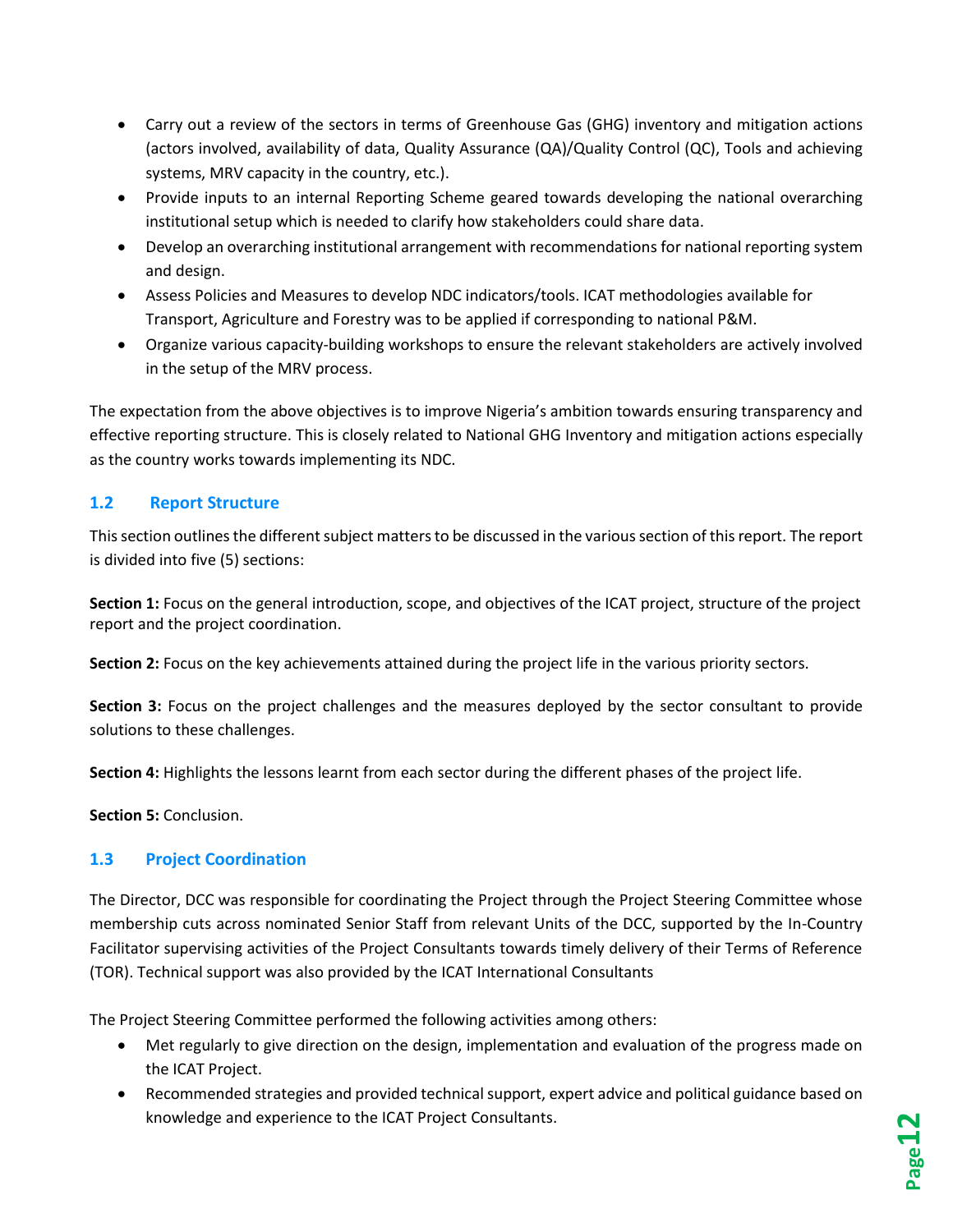- Coordinated and identified synergies amongst the different ICAT Project Consultants and the Key Project Stakeholders.
- Responsible for Coordinating, Hosting and Reporting on National Stakeholder Workshops (Inauguration/kickoff Workshop, Presentation Workshops and Validation/Adoption Workshop).

The Project Facilitator's responsibility included the following:

• Facilitated and coordinated the implementation of the project on a day-to-day basis, including supervision of activities of the Steering Committee and the 5 national Project Consultants, while also liaising with the ICAT international consultant and the Steering Committee.

While the National Consultants performed the following activities:

- Reported to the DCC Steering Committee under the supervision of the In-Country Facilitator.
- Developed and submitted output report to the lead consultant as at when due.
- Conducted capacity building for stakeholders in the respective sectors.
- The Lead Consultant (O&G Sector consultant) among many other duties supported the Federal Government of Nigeria (FGN) in,
	- $\circ$  The development and implementation of the ICAT work plan and ensure timely delivery of outputs; established a detailed work plan and schedule validated by the DCC, Project Steering Committee and the ICAT Project Team.
	- $\circ$  Proposed a list of structures to consult, which can be supplemented, if necessary, by the project team.
	- $\circ$  Conducted all consultations with key stakeholders (government, private sector, other institutions, and entities in the O&G industry).
	- o Delivered outputs were timely as stated in the Workplan.

## <span id="page-13-0"></span>**1.3.1 Team of Consultants**

[Table 2](#page-14-0) below presents the team of consultants for the project whil[e Table 3](#page-14-1) presents the details of other project participants.

#### <span id="page-13-1"></span>**Table 1: International ICAT Team**

| S/N | <b>ORGANIZATION</b> | <b>NAME</b>                                                               | <b>OTHER TEAM MEMBERS</b>                                    |
|-----|---------------------|---------------------------------------------------------------------------|--------------------------------------------------------------|
|     | Citepa              | Julien Vincent,<br>Manager, Senior MRV Expert                             | Etienne Mathias, Manager, Senior Expert<br>MRV, AFOLU Expert |
|     | GHGMI               | Mike Bess, Technical Advisor and, senior<br>MRV and Climate Change Expert | Jerry Seager, Director, Programs.                            |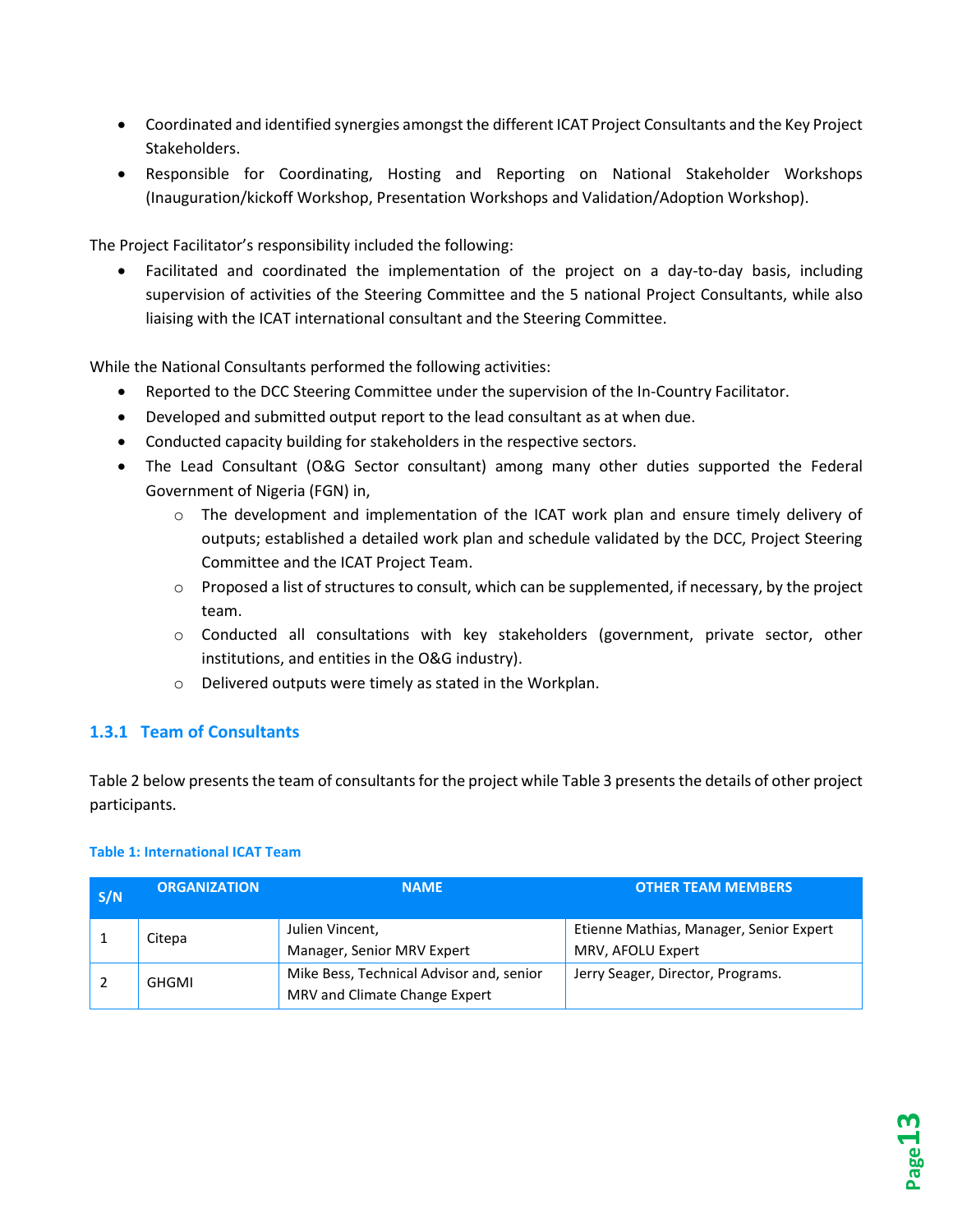# <span id="page-14-0"></span>**Table 2: National Project Consultants**

| S/N | <b>ORGANIZATION</b>                                                                                              | <b>PRIMARY CONTACT</b> |
|-----|------------------------------------------------------------------------------------------------------------------|------------------------|
|     | In-country Project Facilitator/Coordinator                                                                       | Dr. Bala Bappa         |
| 2   | Lead Project Consultant and as the National Consultant for Oil and Gas sector<br>Engr. James Ogunleye            |                        |
| 3   | National Project Consultant (Road Transport)<br>Mr. Kazeem Sanusi                                                |                        |
| 4   | National Project Consultant (Other transportation (Aviation, Railways, Marine,<br>Mr. Olusola Ogunsegun<br>etc.) |                        |
| 5   | National Project Consultant (LULUCF)                                                                             | Mr. Stanley Ijeoma     |
| 6   | National Project Consultant (Agriculture (Livestock and Crops))                                                  | Mr. Agbo Chinonso      |

# <span id="page-14-1"></span>**Table 3: Other Project Participants**

| S/N | <b>ORGANIZATION</b>                                                   | <b>PRIMARY CONTACT</b>                                                                               | <b>OTHER TEAM MEMBERS</b> |
|-----|-----------------------------------------------------------------------|------------------------------------------------------------------------------------------------------|---------------------------|
|     | Institutional partner<br>DCC, Federal Ministry of Environment (FMEnv) | Haj. Halima Bawa Bwari,<br>Director-DCC<br>Asmau Jibril<br>Mitigation<br>Head<br>οf<br>Division, DCC |                           |

**Page14**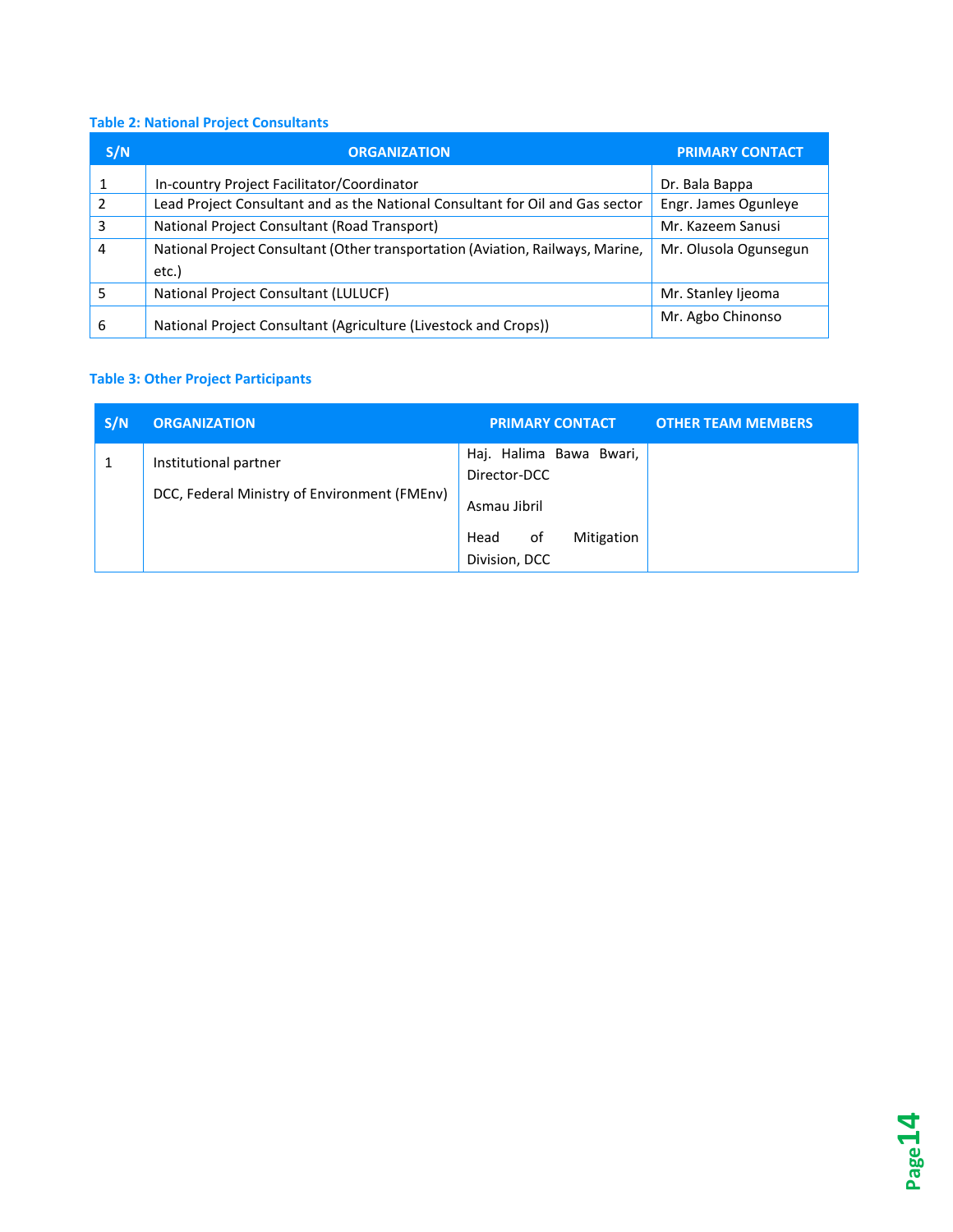# <span id="page-15-0"></span>**2.0 Key Achievement**

This section presents highlights of the key project successes achieved within the various sectors during the implementation of the project activity.

#### <span id="page-15-1"></span>**2.1 Oil and Gas Sector**

The O&G sector is a significant sector of the Nigerian Economy as it accounts for over half of the total percentage of federally collected revenue in the country. As of 2018, the sector holds the largest natural gas reserves on the continent and was the world's fifth-largest exporter of liquefied natural gas (LNG). Based on estimates in the same year, the sector owns proven crude oil reserves of about 36 billion barrels which put the country as the second-largest reserve in Africa after Libya, and the tenth largest in the world behind the United States.

Oil productions in the sector are from a total number of two hundred and thirty-two (232) producing fields from forty-seven (47) oil-producing companies. In total, there are about two thousand, six hundred and sixteen (2,616) wells producing from two thousand, nine hundred and thirty-nine (2,939) strings, with Mobil, Star deep and Chevron as the major contributors to crude production as of 2018.

Despite the rich endowments, the sector has been faced with political, technical, technological and data flow challenges among others; however, there have been continuous efforts through various initiatives to close the gaps thereby bringing the sector up to speed in line with best practices. The ICAT project initiative presented an opportunity to address some of these challenges.

During the ICAT project, some key achievements were recorded. Some of these achievements include but are not limited to:

- **Identification and Engagement of Relevant Sector Stakeholders:** The process of identifying and engaging sector stakeholders ensured that all stakeholders are included in the MRV process. This process has also helped to define the various responsibilities of the stakeholders to keep a functional MRV system. Among many other responsibilities, the stakeholders are to be involved in data collection, reconciliation, and verification processes.
- **Identification of O&G Needs and Gaps:** The O&G sector is a key priority sector in the country; therefore, it was important to conduct the need and gap analysis to identify the challenges of the sector and proffer ways to address them. The outcome of the analysis includes some of the following: inadequate Institutional arrangement which was addressed by proposing a robust institutional arrangement; lack of technical knowledge of a functional MRV system which was addressed by enhanced capacity building, Data and Technology Issues which the proposed institutional arrangement and capacity building process are expected to have addressed.
- **A Proposed Sectoral Institutional Arrangements:** The proposed institutional arrangement was designed to aid the accomplishment of the country's climate goals and targets and ensure that responsible stakeholders are saddled with the responsibility to effectively track and monitor progress across the various sector. The proposed institutional arrangement was structured to capture and address issues on relevant data flow, expertise, organizations and the role and responsibility of the stakeholders in the MRV system.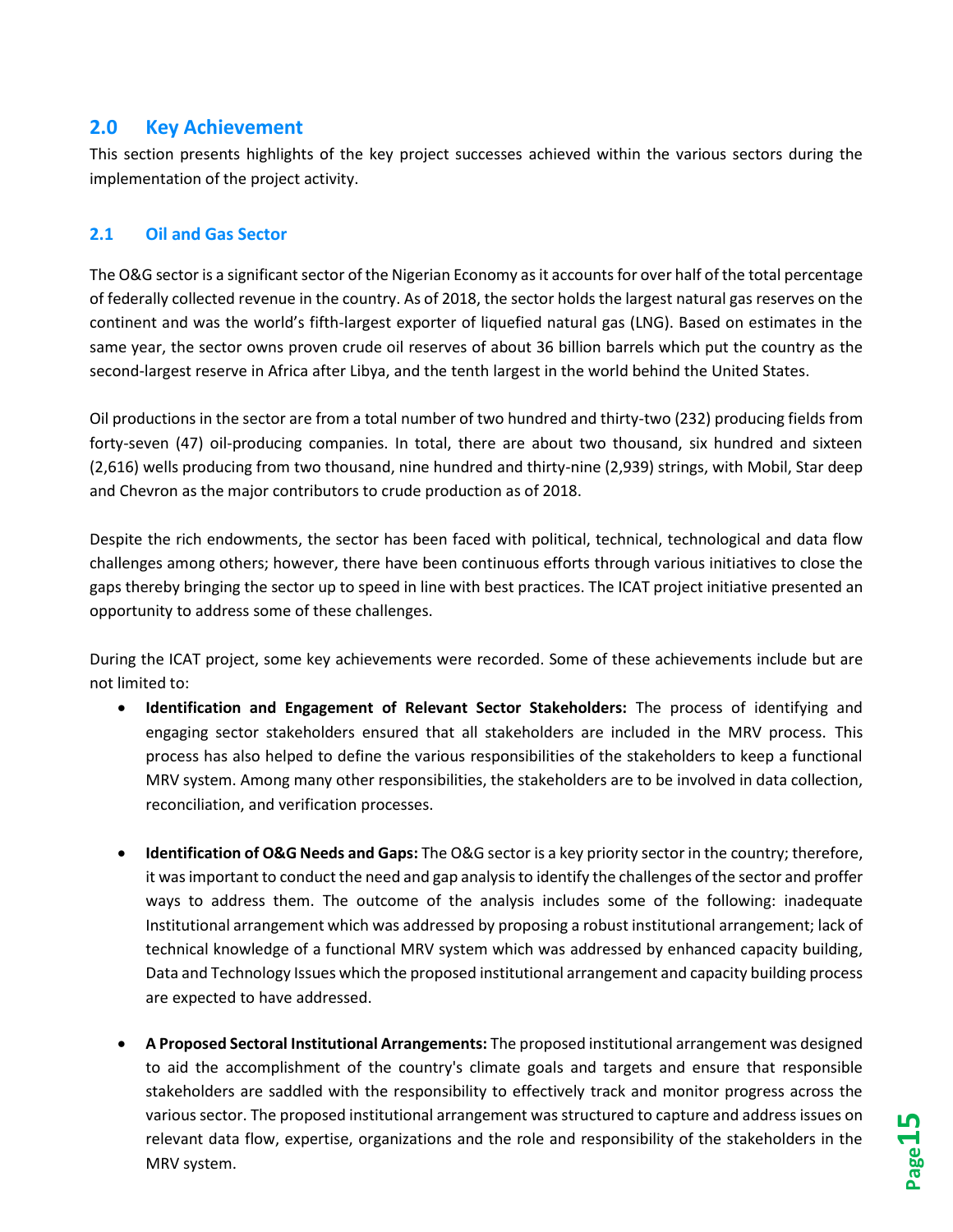- **Capacity Building:** This process was considered a critical role in the course of the project as all Stakeholders needed to be involved in a continuous capacity building process. The capacity building process took the form of continuous stakeholders' engagements (formally and informally), with technical virtual meetings and consultative workshops. It has been recommended that this process be carried out periodically to continue improving the skills and knowledge of the sector stakeholders after the life of this project where possible. It is important to mention that the stakeholders made valuable inputs in the development and validation of the various project deliverables.
- **Review of Policies and Measures to develop NDC indicators to track progress:** this is considered a key success as the reviewed policies and the developed indicators will serve as a benchmark to help track progress on the NDC targets.

#### <span id="page-16-0"></span>**2.2 Road Transport Sector**

The Nigeria-ICAT project is considered an all-important project and "a stitch in time" for the entire Transport Sector, especially the Road Transport Sector (RTS) due to the long-lasting epileptic state of the sector. The RTS is considered one of the uncoordinated sectors in terms of GHG data collection and reporting and with a weak institutional arrangement. However, this project presented a huge opportunity to set up a framework that would put in place measures to develop a robust reporting system (Measurement, Reporting and Verification-MRV) and an institutional arrangement that would enable good GHG data collection and reporting. The MRV framework is expected to increase and enhance transparency in reporting mitigation efforts and the development of GHG inventories in the RTS. It will also improve transport planning, implementation, provide data and information that fits the reporting requirements of the Paris Agreement enabling the RTS to meet up with international standards.

Below are some of the achievements of the RTS while implementing the various activities of the Nigerian- ICAT project.

- **Stakeholders' Identification and Engagement:** the weak institutional arrangement that has existed in the RTS has over time made it difficult to identify and engage with the sector's stakeholders, however, through this project, stakeholders in the sector have been identified and can now be easily engaged.
- **Capacity Building:** Building the capacity of all stakeholders involved in setting up the MRV process was key. This process has enabled the stakeholders to appreciate the process of setting up an MRV framework for the sector while also enabling the participation and contributions of the stakeholders (In key decisions such as who should be responsible for data collection and who should the collected data be submitted to). The capacity building took the form of formal and informal engagements with the stakeholders through meetings and workshops using PowerPoint presentations aimed at sensitizing the stakeholders on the MRV concepts and defining the responsibilities of the stakeholders/institutions to enhance the achievement of a functional MRV process.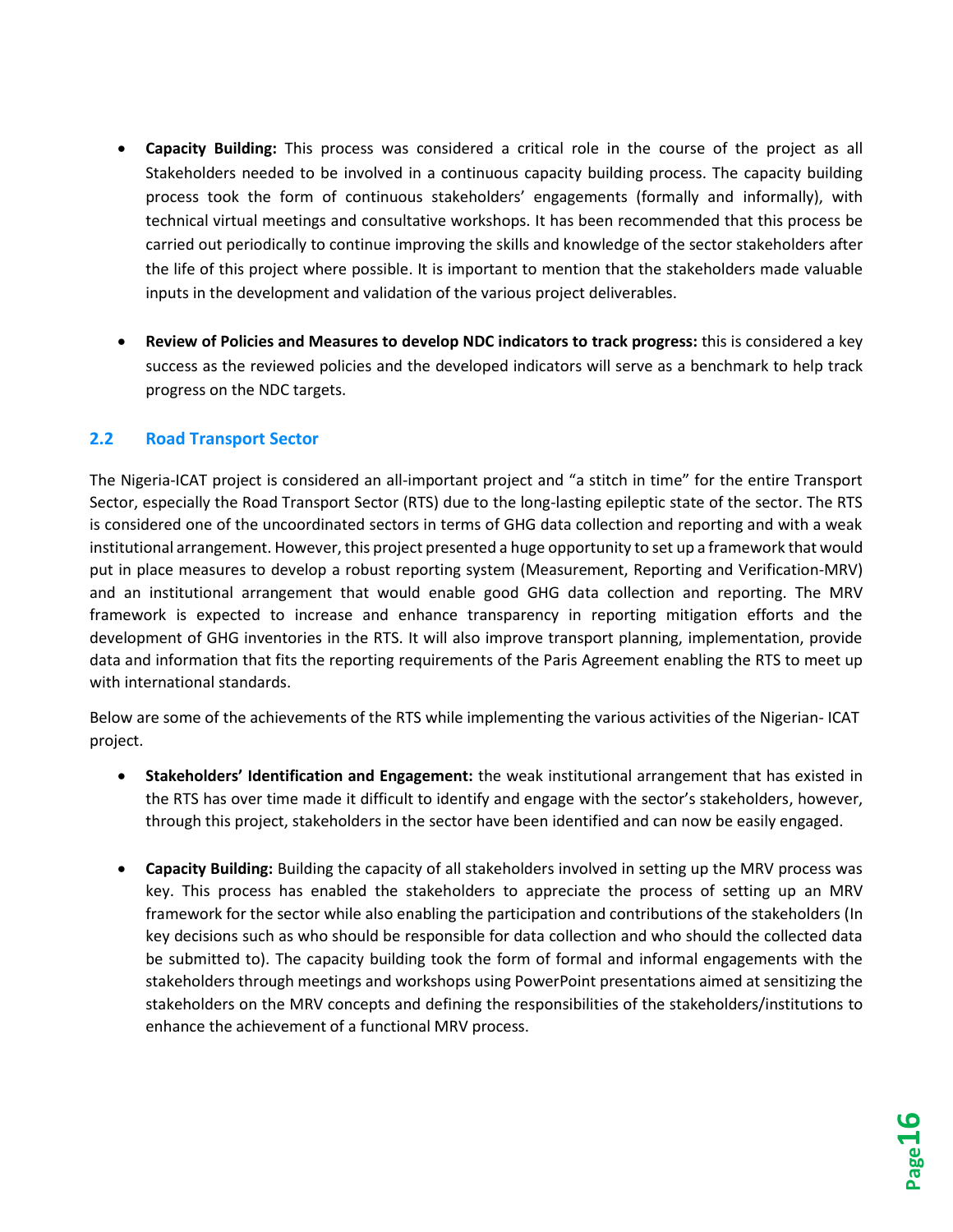- **Institutional Arrangement:** Another achievement recorded by the RTS is the proposed Institutional arrangement for the sector. The identified existing institutional arrangement is not clearly defined and therefore does not have the capacity to achieve a robust MRV process. This is now addressed as the RTS now has a robust institutional arrangement that considers all the relevant institutions and stakeholders while also defining their responsibilities. It is believed that when the proposed institutional arrangement becomes implemented and functional, it will propel the RTS into achieving a transparent reporting system that is in line with the requirements of the Paris Agreement.
- **Needs and Gaps Analysis:** the challenges of the RTS cannot be overemphasized. However, conducting the needs and gaps analysis to clearly understand what the specific challenge of the sector is a key achievement. The analysis will provide the right information that would be useful to stakeholders, decisionmakers and the policymakers in the process of decision making.
- **Indicators to track Policies and Measures:** The Nigeria Transport sector is still anticipating its first transport policy since independence. The sector only has "statements" and policies in draft form. The drafted policies and statements were reviewed (both at the national and sub-national level) to select indicators that can be used to track the NDC mitigation actions presented in the 2021 NDC document submitted to the UNFCCC. It should be mentioned that the reviewed draft policies indicated the need to promote modal development by specifying measures covering funding improvement for all the transport modes.
- **Reports and Presentation:** Reports, presentations and other documents developed and presented during the project was a useful source of information and reference materials for all sector stakeholders.
- **Deployment of TRACE:** The TRACE tool was used to analyze the mitigation targets presented in the newly updated Nigeria NDC to show the sustainable development indicators associated with mitigation measures.

#### <span id="page-17-0"></span>**2.3 Other Transport Sector**

#### **The following are the key Project Successes:**

- The project has awakened the consciousness of the Stakeholders in the Other Transport sector (OTS) Modal Agencies on the importance and relevance of designing and operationalizing the MRV System in OTS being a major vehicle for achieving Paris Agreement Objectives.
- Served as a foundation in helping the Federal Government of Nigeria (FGN) to fast track the realization of its National Development Plans, implementation of Climate Policies (i.e., Mitigation Policy) as well as its NDC (particularly OTS components); and enabling proper integration of sectoral actions into national transparency framework, to achieve 2030 Agenda.
- Empowerment of OTS Modal agencies in implementing climate action transparency in a specified, organized, and standardized manner, by giving the needed foundational information, data, Guides, Methodologies, Policy-making tools, technical and financial support to do so.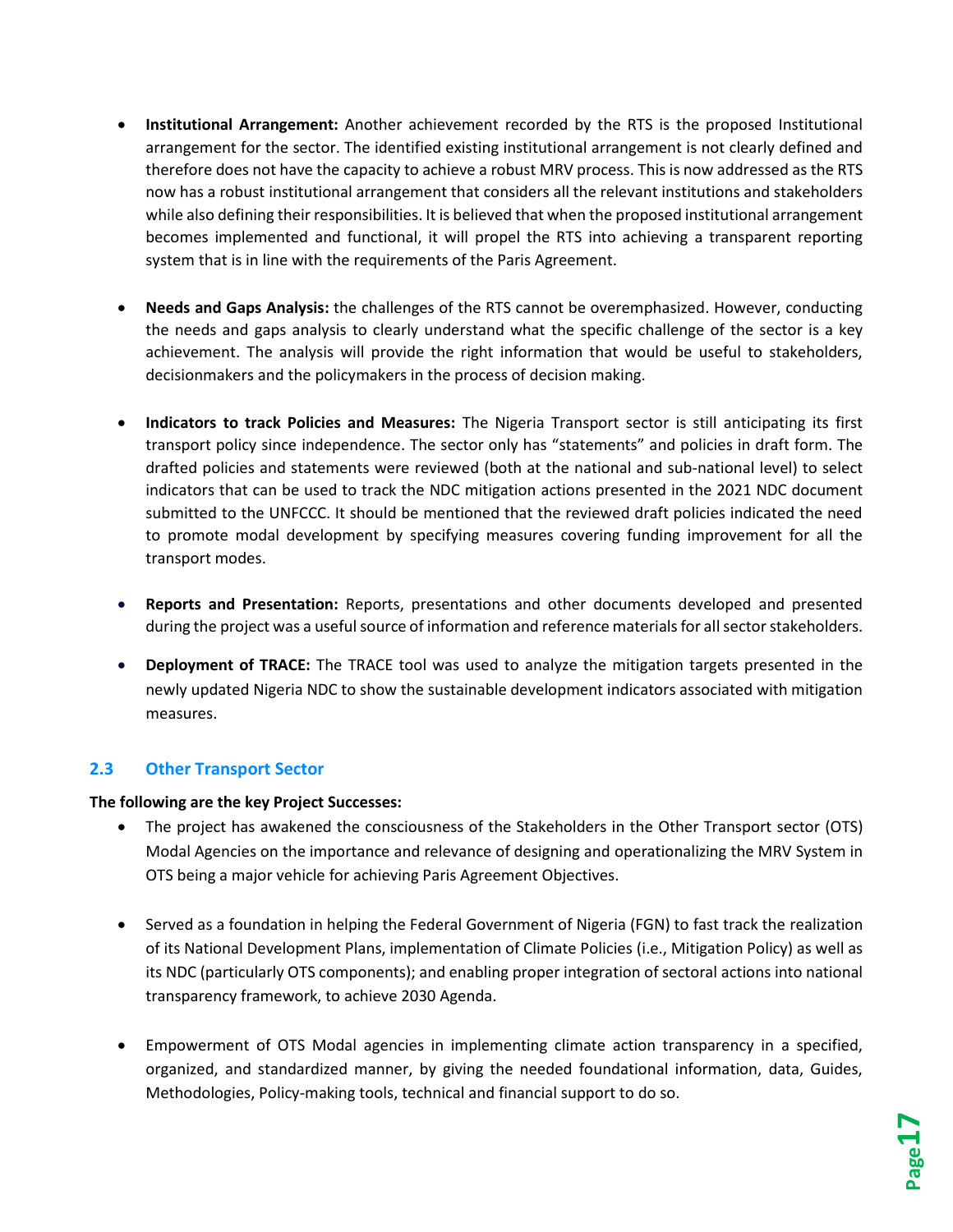- Identification of major Gaps and Needs, Challenges and Solutions and SWOT of proposed Nigeria's MRV System in OTS, will serve as Guide for Policymakers, decision-makers, and relevant stakeholders, when making decisions.
- The revelation of the potential of setting up institutional and governance structures necessary for enabling and strengthening climate action transparency in OTS modes and effectuating linkages with FMEnv, Federal Ministry of Transport (FMoT) and Federal Ministry of Aviation (FMoA).
- Identification of ICAT Tools that will be needed for assessment of Impacts of climate policies (i.e., mitigation) and actions; thus, increasing the chances of attaining the nation's climate goals.
- Identification and selection of indicators to monitor and track NDC implementation.
- Training of staff and experts (in OTS Modal agencies) in international transparency processes (i.e., MRV, ETF), in partnership with climate-inclined International Agencies and Donors.

## <span id="page-18-0"></span>**2.4 Agricultural Sector**

The Agricultural sector involved a cross-cutting experience in terms of lessons learnt from the experts in the crop, livestock sub-sector. The achievements are all-inclusive of the sub-sector and are not limited to:

- Reviewed the sub-sector in terms of GHG inventory and mitigation actions (actors involved, availability of data, QA/QC, tools and archiving systems, MRV capacity in the country, etc.). This was achieved following robust stakeholder mapping, multilevel consultations, online forums, and sessions with support from the ICAT team and DCC. The input from the stakeholders formed the basis for achieving other milestones.
- Provided input to an internal Nigerian reporting scheme towards developing the national institutional setup: stakeholder buy-in was achieved at the sectoral level using an inclusive approach that was adopted at the beginning of the project. This led to a feeling of ownership of the process, products (reports) and actions.
- An overarching institutional arrangement with recommendation for national reporting system and design was also developed following significant input from the key priority stakeholders. The approach led to the identification of sectoral focal points which has been a major setback for the sector.

Assessed Policies & Measures to develop NDC indicators/tools through in-depth desktop review and tracking of all relevant policies and executive orders for the sector. What each seeks to achieve, and status (implemented, ongoing, planning phase).

#### **Other success stories include,**

• High acceptance of project objectives at the sectoral level as Six (6) capacity building sessions were held for the stakeholders on sectoral GHG inventory preparation.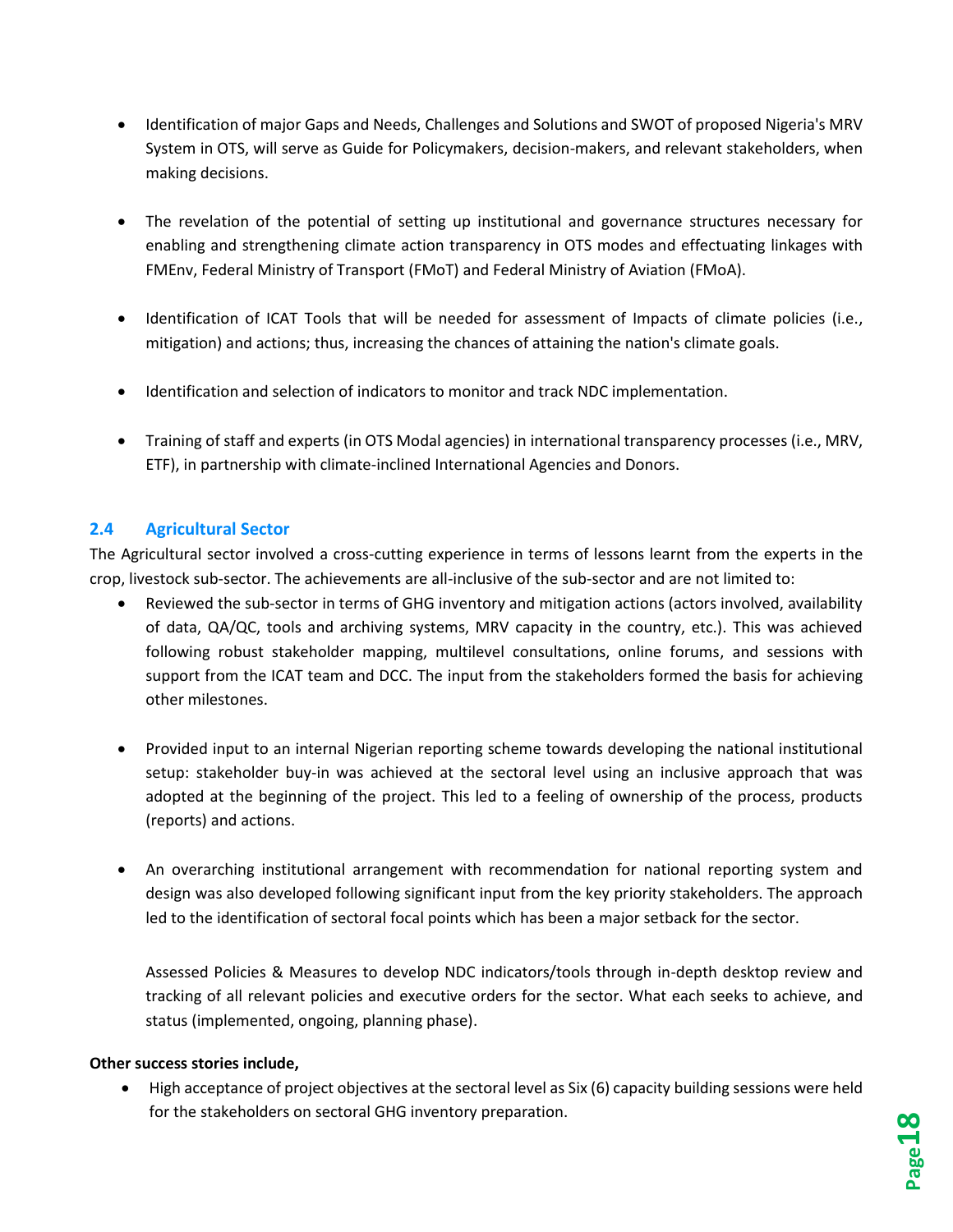- A vibrant online forum of sector stakeholders created for seamless continuous interaction even beyond the current project timeline.
- High demand for step-down training for inventory preparation at the subnational levels emanating the impact and success of the multiple training sessions organised for the stakeholders.

# <span id="page-19-0"></span>**2.5 Land use and land use change (LULUCF)**

## **Strengthening LULUCF Sectoral Institutions and Capacities in Nigeria to Enhance MRV Transparency in line with Nigeria's National Priorities:**

- With robust support from the ICAT team and the Department of Climate Change (DCC) staff, the consultant was able to organize series of robust multi-level stakeholder engagements and capacity building workshops leading to the development of the LULUCF Sectoral Framework needed to establish and institutionalize formal mechanism for GHG data collection, sharing, analysis, and reporting.
- Data Sharing Agreements (DSAs) between the DCC and other key relevant MDAs were proposed to be adopted during the technical consultative meetings as the model needed to plug the data gaps. The key institutions are the Federal and State Departments of Forestry, National Bureau of Statistics (NBS), Office of the Surveyor-General of the Federation, National Aerospace Research and Development Agency (NASRDA), National Population Council (NPC), REDD++ project Office, CSOs and NGOs that are active in the forestry and natural resource management ecosystem. The proposed DSAs signposts a radical departure from the past that will lead to a functional sustainable data sharing mechanism that will be used by the DCC to collate and populate the requisite LULUCF GHG data as part of the building blocks of the broader GHGs Inventory for Nigeria's National MRV System.
- The key focal points from identified MDAs, the private sector, CSOs and NGOs will need to be further trained on IPCC software and basic GHGs modelling.

#### **Inter-Agency Collaboration**

The project created room for inter-agency forward and backward integration via series of workshop-format stakeholder engagement and training using various online and offline platforms. This created stakeholder synergy that stimulated co-ownership of project outcome which would ensure sustainability at the sectoral level. The DSAs will help to sustain and maintain this synergy further down the road and guarantee long-term sustainability of Nigeria's National GHG MRV System.

**Page19**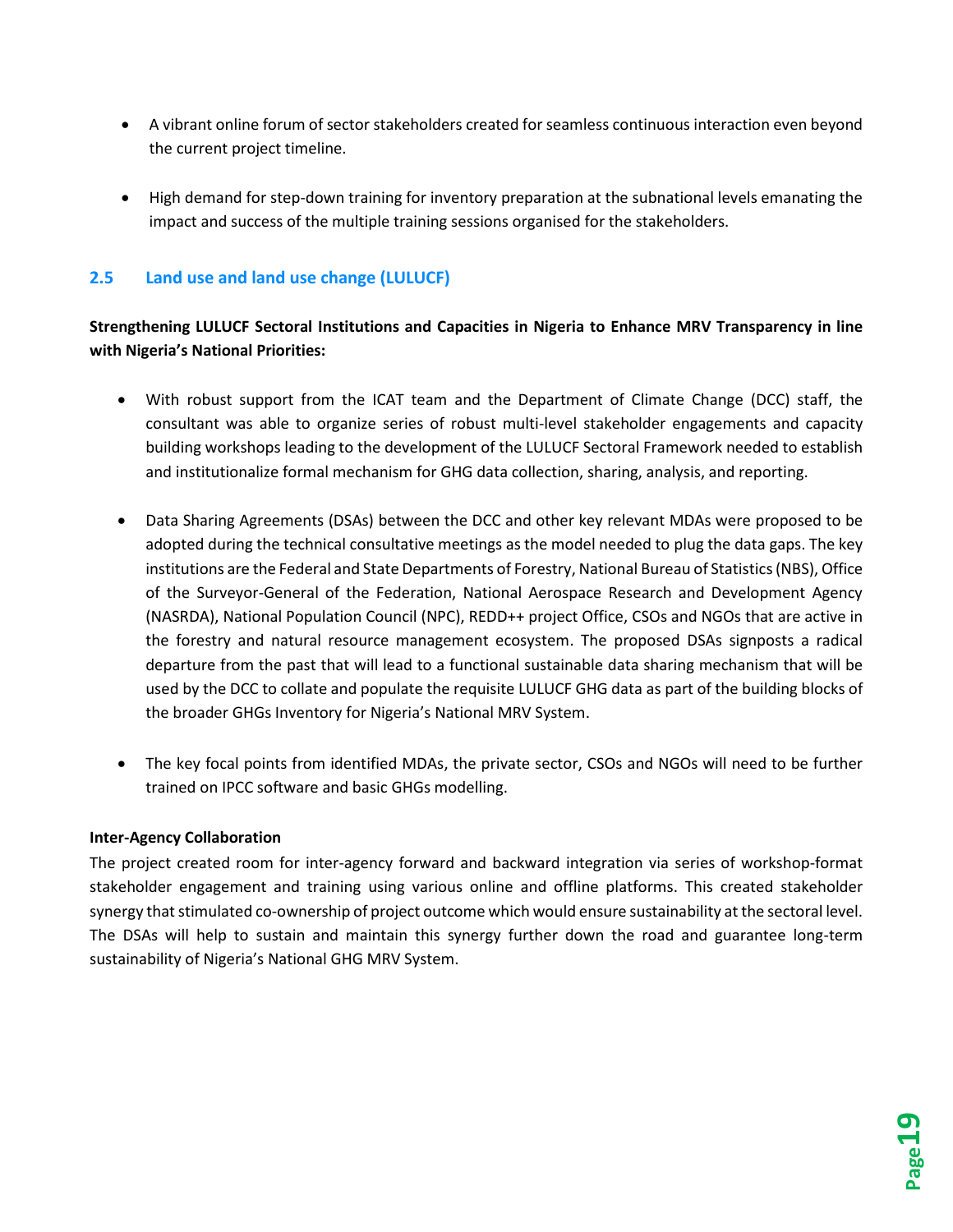# <span id="page-20-0"></span>**3.0 Project Challenges and Solutions**

Like any other project, the Nigeria-ICAT project encountered some challenges. However, to address these challenges, solutions were deployed to enable the smooth implementation of the project activities. Hence, this section of the report highlights the challenges that were encountered during the project across the various sectors and the solutions proffered to overcome them.

## <span id="page-20-1"></span>**3.1 Oil and Gas Sector**

The non-existence of standardized data collation format needed for GHG inventories, the use of default emission factors (EF) (Tier 1 approach); gaps in institutional arrangements; and the inability to effectively monitor mitigation outcomes among others are key challenges that the sector faced with. These general factors and others presented challenges during the implementation of this project. The challenges and the solutions deployed are presented in the table below.

#### <span id="page-20-3"></span>**Table 4: Summary of Challenges and Proffered Solutions**

| S/N            | <b>Challenges</b>                          | <b>Solutions</b>                                                                                                                                                                                                                                                                                                                                                     |
|----------------|--------------------------------------------|----------------------------------------------------------------------------------------------------------------------------------------------------------------------------------------------------------------------------------------------------------------------------------------------------------------------------------------------------------------------|
| 1              | COVID-19 associated restrictions           | Adapted to virtual meetings and workshops among identified<br>stakeholders to comply with the COVID-19 protocols.                                                                                                                                                                                                                                                    |
| $\overline{2}$ | Stakeholders Identification and Engagement | Increased efforts in identifying and engaging all relevant MDAs by<br>working closely with the DCC and the focal point of the DPR to ensure<br>effective engagement.                                                                                                                                                                                                 |
| 3              | Lack of adequate Institutional Arrangement | Proposed a robust Institutional Arrangement that would articulate<br>and provide coordination for the overarching climate goals and<br>targets and the transparency outputs needed to track them.                                                                                                                                                                    |
| 4              | Lack of Legal institutional Frameworks     | Established the importance and the urgent need of Legal Institutional<br>Frameworks needed for establishing the roles and responsibilities of<br>the different stakeholders needed to realize a working institutional<br>Arrangement. Provided a framework that will guide the development<br>of the Legal Institutional framework for the MRV system in the sector. |

#### <span id="page-20-2"></span>**3.2 Road Transport Sector**

The Lack of information collection systems in the sector (Robust MRV Systems), multitude of small, dispersed source emitters (vehicles), absence of technically sound and professionally competent experts on climate change issues such as GHG Emissions estimations/calculations, inventory management, Mitigation Actions, Quality Assurance and Quality Control (QA/QC) etc. and the non-availability of EFs specifically tailored into Nigeria's circumstances and contexts has proven to be major challenges for the RTS.

Presented in [Table 5](#page-21-2) below are specific challenges encountered during the project and the solutions to the challenges.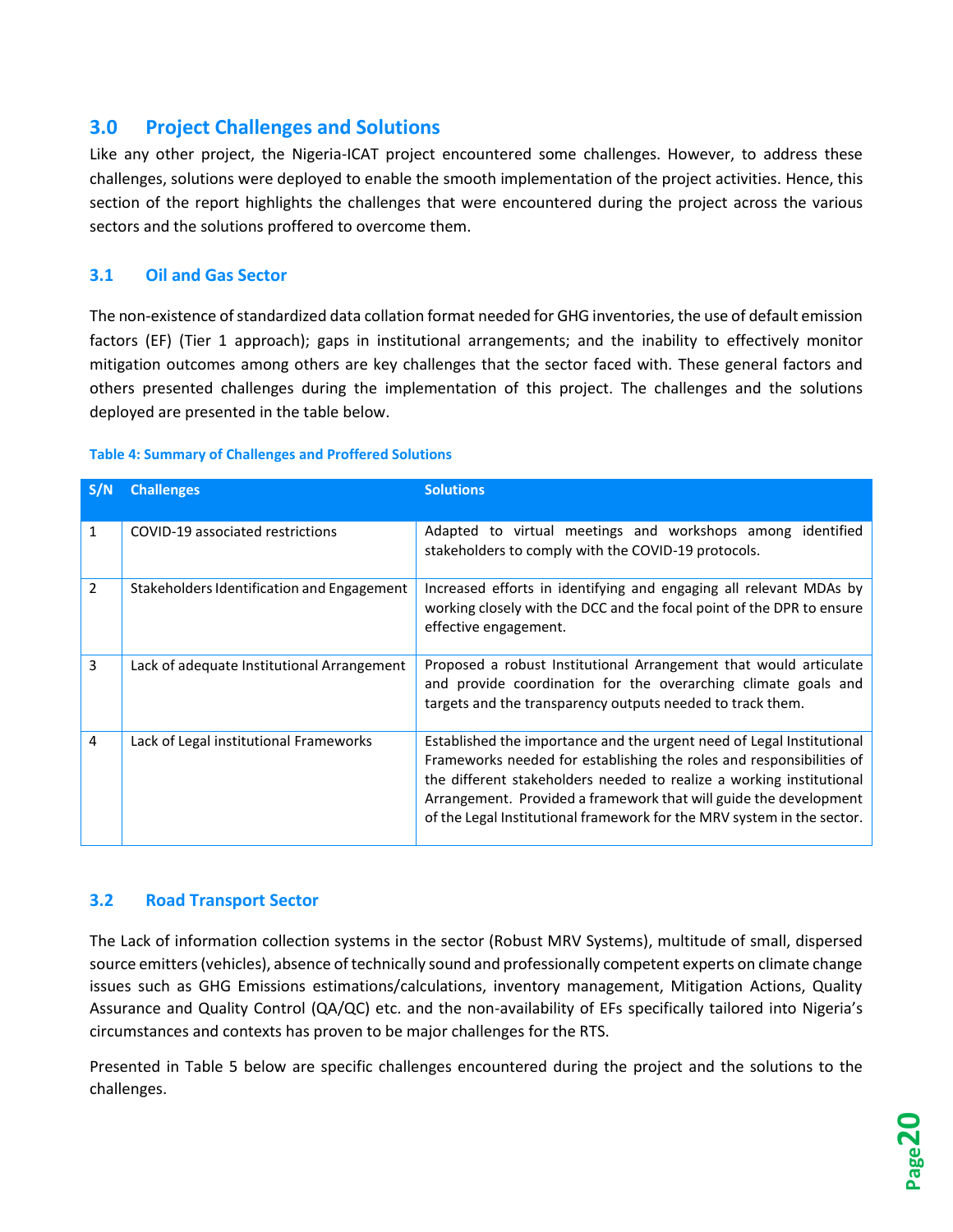# <span id="page-21-2"></span>**Table 5: Project Challenges and Solutions - RTS**

| S/N            | <b>Challenges</b>                                                                               | <b>Solutions</b>                                                                                                                                                                                           |
|----------------|-------------------------------------------------------------------------------------------------|------------------------------------------------------------------------------------------------------------------------------------------------------------------------------------------------------------|
| 1              | Covid-19 Related Restrictions which "forced"<br>engagements with stakeholders to hold remotely. | With the implementation of "social distancing" guidelines,<br>stakeholders' engagements held remotely through the virtual<br>options.                                                                      |
| $\overline{2}$ | Inadequate Institutional Arrangement                                                            | Proposed a robust institutional arrangement that will enhance<br>a well-structured and functioning MRV system                                                                                              |
| 3              | Lack of Organizational Mandate in Existing<br><b>Institutional Arrangement</b>                  | Defined the mandates of the stakeholders and institutions in<br>the RTS while also highlighting their responsibilities going<br>forward.                                                                   |
| 4              | Lack of formalized legal institutional frameworks                                               | Established the importance and the need for legal institutional<br>frameworks for the RTS sector.                                                                                                          |
| 5              | Lack of Technical Experts to handle MRV processes                                               | Carried out capacity building across all levels to enable<br>stakeholders to understand the principles and concepts of<br>MRV especially as it relates to the sector.                                      |
| 6              | Little or no involvement of private sector in sector<br>processes                               | Involvement of both public and private sector stakeholders in<br>meetings and workshops.                                                                                                                   |
| 7              | Lack of comprehensive analysis of NDC mitigation<br>measures                                    | TRACE was used to analyze the sustainable development<br>indicators associated with mitigation measures presented in<br>the updated NDC. It was used for identification of<br>decarbonization co-benefits. |

## <span id="page-21-0"></span>**3.3 Other Transport Sector**

The identified project challenges and possible solutions in OTS are highlighted i[n Table 6:](#page-21-3)

<span id="page-21-1"></span>

| S/N            | <b>Challenges</b>                                                                                                                                                                                                                                      | <b>Solutions</b>                                                                                             |
|----------------|--------------------------------------------------------------------------------------------------------------------------------------------------------------------------------------------------------------------------------------------------------|--------------------------------------------------------------------------------------------------------------|
| $\mathbf{1}$   | Absence of Technical Experts to handle MRV<br>processes                                                                                                                                                                                                | Capacity building initiatives were deployed to build the capacity<br>of sector stakeholders in MRV concepts. |
| $\overline{2}$ | Non-existing Institutional Arrangements (IA)<br>between and amongst OTS Agencies,<br>supervisory Ministries (FMoT & FMoA) and<br>FMEnv/DCC. This hinders<br>technical<br>coordination, collaboration as well as<br>knowledge- and information sharing. | Proposed an institutional arrangement for the OTS.                                                           |
| 3              | Presence of barriers to private sector<br>participation in every facet of the MRV system.                                                                                                                                                              | Involved both private and public sector stakeholders in the<br>capacity building workshops and meetings.     |
| 4              | Covid 19 restrictions                                                                                                                                                                                                                                  | Adopted virtual options to implement some of the project<br>activities such as meetings and some workshops.  |

<span id="page-21-3"></span>**Table 6: Project Challenges and Solutions In OTS**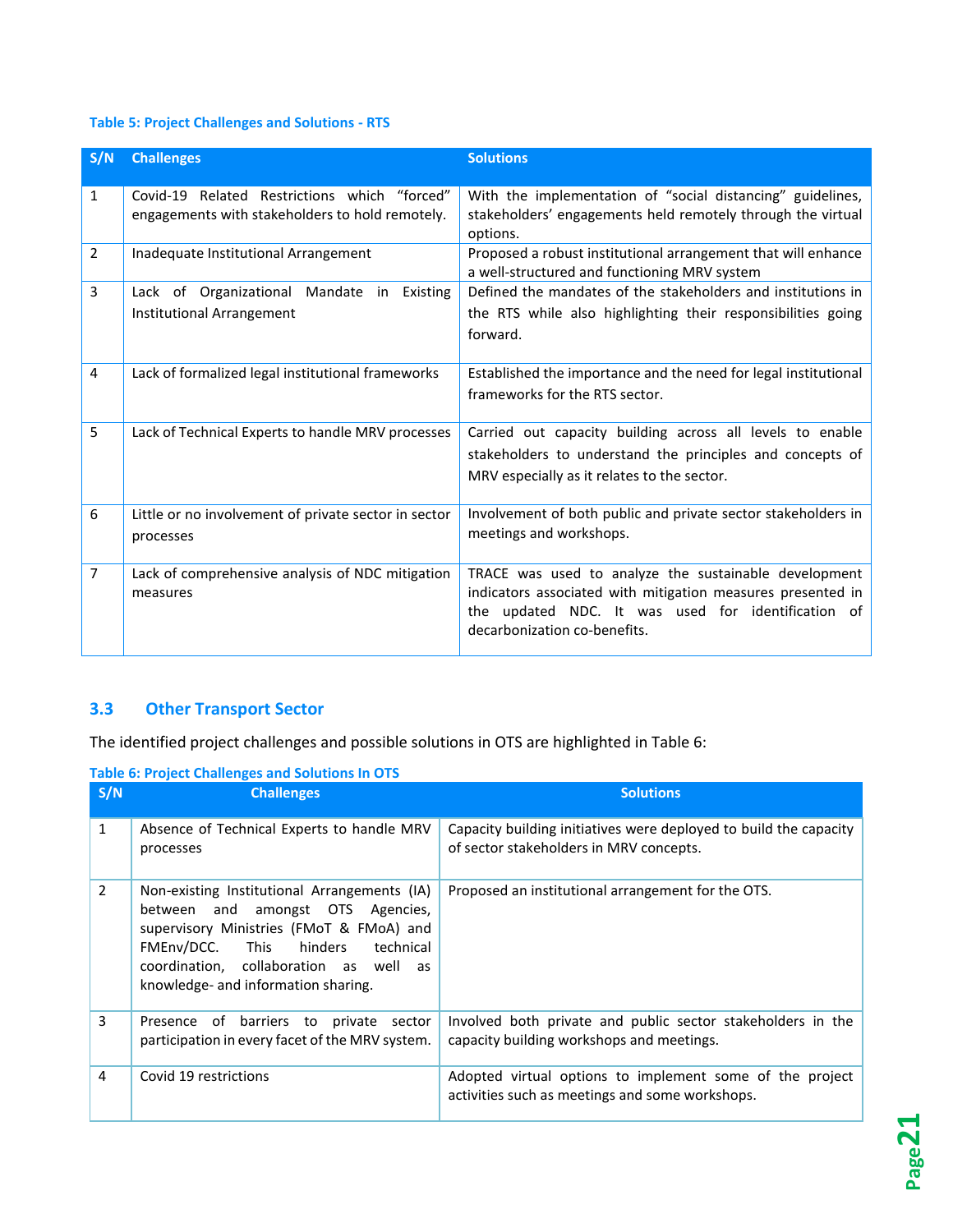## **3.4 Agricultural Sector**

#### **Identified project challenges in the crop sector**

For the preparation of national GHG inventory, the sector faces challenges similar to other sectors. While the country has hitherto taken a project-by-project approach to preparing GHG inventories, through the capacity building initiative for transparency funds through the ICAT, Nigeria is building its national capacities, both systemic and human, to prepare for future reporting requirements.

Common cross-cutting issues between the Crop sub-sector and others are:

- Lack of extensive stakeholder consultation systems for gathering information and data. While there are several stakeholders within the sector, the distributed nature of these economic activities, limited institutional and human capacity as well as private sector engagement are few of the principal challenges in improving the overall MRV system.
- Clearly defined roles and responsibilities of the stakeholders are currently non-existent and those who are aware of them lack access to correct tools and technologies for data and information collection.
- Improving access to primary sources of data from secondary sources, and thereby improving the overall quality of the GHG inventory that can be prepared, is an important issue to be addressed.
- Relevant ministries and departments have other priorities and limited human and financial capacities to redirect to climate change data and information gathering systems. The results are vastly improved when they do get external funding resources, but they are short-lived as there are no systems currently in place to institutionalize these lessons learnt and mainstreaming MRV cost into the national budget.
- There are no dedicated staff or positions in all relevant Government departments planned and tasked with this responsibility. Activities, such as the NCs and BUR, are currently conducted on an ad-hoc basis with funding from external agencies and they are building the necessary institutional memories.
- The existing Government systems for data and information sharing are non-existent, and where such data and information sharing occur, they happen through hierarchical procedures and are not often at the speed that enables smooth and quick preparation of GHG inventory considering the annual cycle of the inventory process.
- Data and information collection templates have to be improved and understood not just by the key coordinating agency or first line ministries, but as well by the sub-national institutions and primary data providers.
- Issues of data retention, security and retrieval are not adequately addressed, as the country lacks a dedicated GHG management system.
- The country has prepared its National GHG inventories for the agriculture sector using Tier 1 systems, relying on default emission factors and third-party activity data sources.
- To progress to Tier 2 systems, the country has to improve its key category classification and disaggregation systems which are currently not available.
- The country also has to prepare country-specific emission factors to improve its overall sectoral accuracy, and reduce the uncertainties involved in GHG emission estimations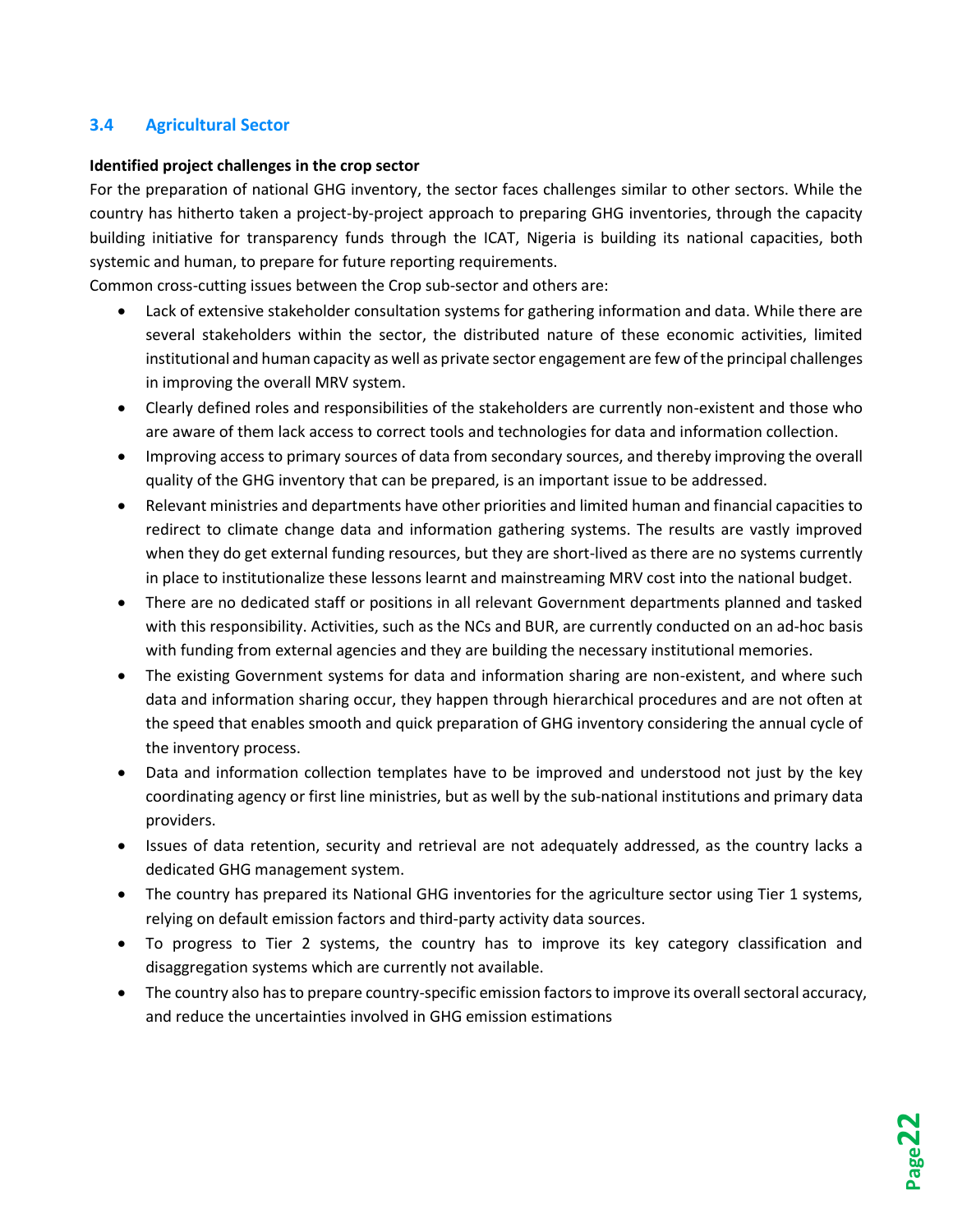#### **Recommended solutions for the sector**

There are systems for collection of data and information, but to support the regular creation of national and sectoral GHG inventories, Nigeria needs to implement the following systems for the crop sector:

- Existing legal instruments and data and information collection systems must be reviewed and revised but where none exists such should be developed.
- A framework for data flow expertise and standards for reporting and data collection has to be created for the sector.
- The country needs to develop regulations or in the least, specific terms of reference for the various stakeholders for monitoring and reporting of data and information for GHG inventory preparation.
- These data and information collection systems can be further made robust with non-GHG related mechanisms as well.
- The DCC is building its capacity to deal with GHG related data and information collection. Building on existing systems of ad-hoc data collection for the NC, BUR/BTR; DCC can seek funds from project to further consolidate these arrangements into regular reporting lines. However, the following elements can be further improved:
- The developed sectoral framework for systematic and regular data and information collection should be adopted.
- A consolidated, and up-to-date stakeholder consultations map and registry needs to be created. This needs to be another living document to ensure that latest updates in economic activity in the sector are readily reflected
- The stakeholders from not just other ministries, but also private sector and the universities have to be added. Further, the scope of this analysis should include sub-national systems as well.
- There should be renewed top-level commitment from the Government of Nigeria through its coordinating ministries and agencies, in terms of legislation or steering committee or other such mechanism to indicate leadership and ownership of the GHG inventory process.
- The country can populate an expert's roster which will serve as the starting point for GHG inventory creation building on the ICAT project.
- Furthermore, the country needs to identify its human resource gaps for conducting several kinds of analysis with the collected data and information be it projections of different scenarios, or to assess the climate finance needed to achieve them, or to postulate the jobs that would be created, and people who need to be re-trained.
- On the allocation of resources for the regular collection of data and information needed for the GHG inventory, the coordinating entity for the sector needs to prepare and implement robust planning.
- Currently only ad-hoc arrangements are in place to support this type of GHG inventory preparation. A model used in preparation of the NCs, and BURs
- Longer-term solutions are the allocation of internal resource streams, and embedding regular data collection and sharing between ministries, departments as well as other public and private sector bodies.
- The resource allocation should also include requirements for public dissemination and general awareness raising.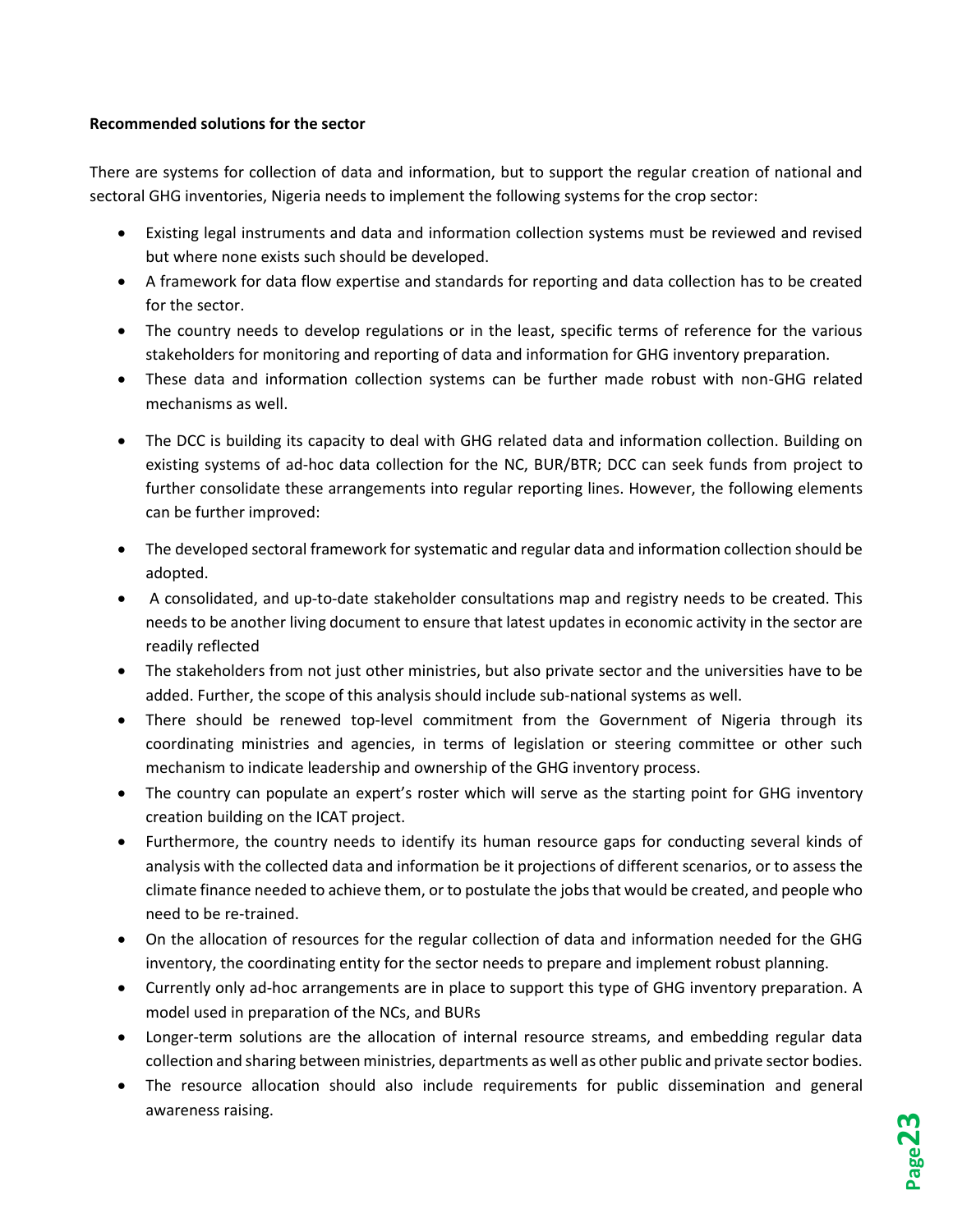Laws and regulations for data collection and sharing must be implemented in the sector. There are two layers of laws and regulations required to support regular production of GHG inventory.

- The first one involves the review and update of existing environmental laws and regulations to include data and information required from the various economic activities currently being undertaken in the country. This includes public and private institutions, industries, societies, and other sources. Where data points are not being collected, these can be either added on to existing systems, or new laws and regulations have to be created. This could be the case where either the sectoral activities are newly introduced into the country, or there are existing thresholds which have been exceeded.
- The second looks at systems for sharing of collected data and information between various ministries and departments, DALCCMS and DCC. This can be achieved by either creating new regulation or be formalizing existing ad-hoc arrangements into formal ones.
- These arrangements could either look at specific data flows, by establishing specific data points that need to be shared at specified intervals. Or they could look at over-arching umbrella agreements between responsible stakeholders so that fresh arrangements are not required each time a new data point is added to the list.
- Analysis has to be done on the congruence of data and information collection systems with those serving other purposes, such as SDGs.

The country needs to develop a GHG database management system (DBMS) with the following features:

- There must be effective regulatory framework available to enable the establishment and operation of an effective GHG database management system.
- It should be able to clearly identify existing institutions and place systems to add and remove institutions, designating key contact personnel and providing them access to the DBMS
- It should have clearly defined roles and responsibilities for
	- o A statutory regulator
	- o A program administrator
	- o An IT developer
	- o A system developer
	- o An end-user
- The system should also be able to act as a primary point of QA/QC, ensuring that incorrect data (such as a number beyond a range, or text instead of number) is not entered

A QA/QC system needs to be developed for the sector. While there are existing QA/QC systems adopted in previous reports, the levels of uncertainty in the GHG inventory have to be improved.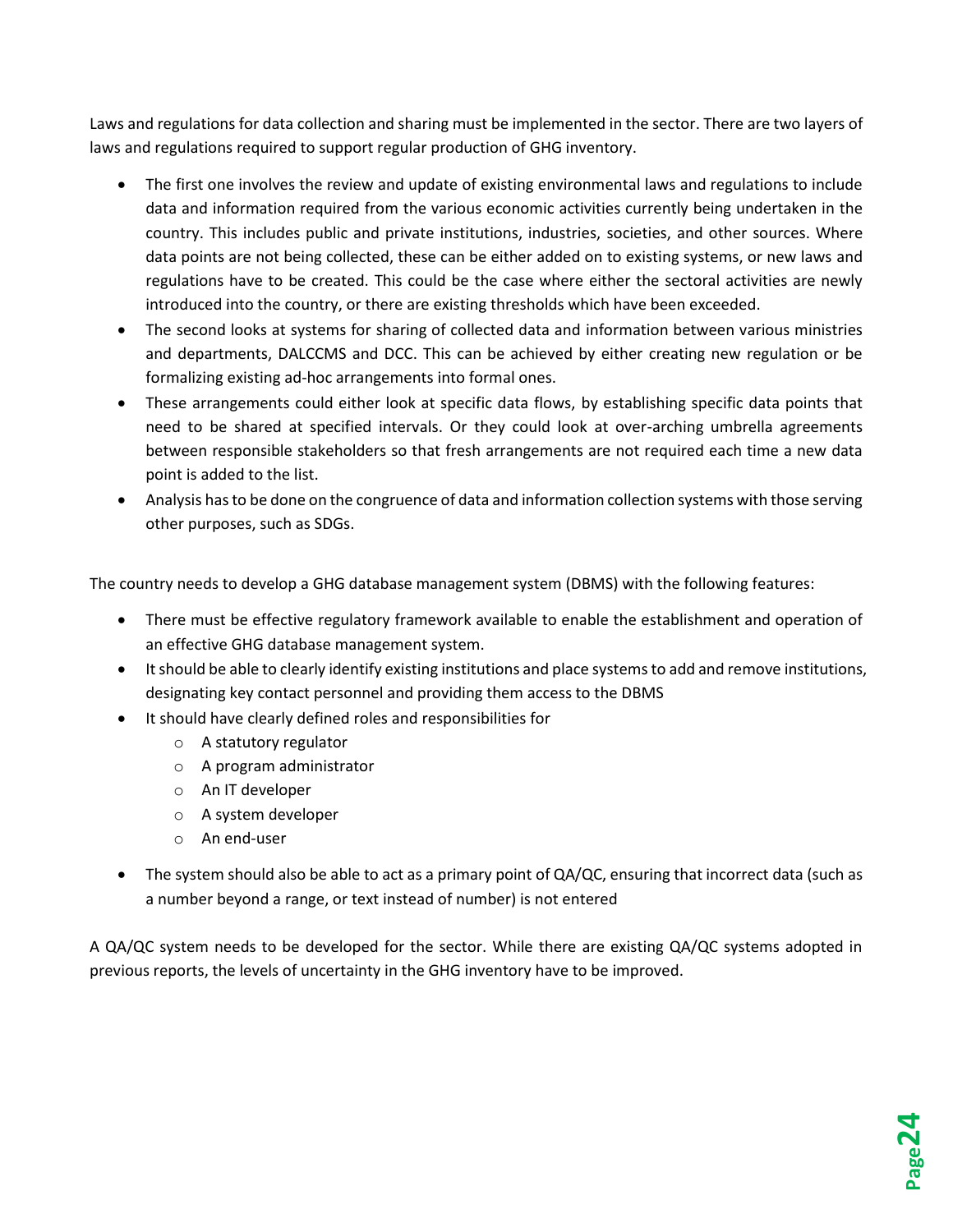### <span id="page-25-0"></span>**3.5 Land Use, Land Use Change and Forestry (LULUCF)**

#### **Insufficient National Ownership Risk**

The feedback streams from multiple stakeholder engagement emphasized the importance of sustained support needed to facilitate broader national ownership of the project. Broad national ownership was identified as a vital enabling factor for the development of a robust sustainable National GHGs MRV System. The risk of insufficient national ownership has been mitigated via the instrumentality of multi-level collaboration of relevant MDAs consummated in the DSAs, inclusive transparent engagements in the future, and provision of the highly needed target-specific resources to address identified organization-level capacity gaps.

#### **Basic Infrastructure and Satellite Data Support**

Multiple consultations with stakeholders identified challenges in terms of basic infrastructure, notably when and where internet access become unreliable. The lack of information technology (IT) hardware such as servers, storage, and backup, has proven to be problematic. There's insufficient infrastructure in the sector to achieve the desired nationwide data coverage, especially in certain sub-national contexts with very limited resources compared to federal MDAs. For instance, given the importance of the internet for MRV systems (data transfer, access to online guidance and methods, and so forth), the provision of resources for high-speed internet service has become necessary for stakeholder organizations based in rural areas with low internet connection levels. With the subsisting COVID19 situation, increased reliance on virtual platforms for meetings and engagements that would otherwise have been in-person has further reinforced the importance of sustained investment in the provision of a basic infrastructure like high-speed internet.

The provision of data; particularly raw actionable data, data products, and platforms or service providers has been highlighted as an important form of support needed to close a major gap in the sector. The stakeholders emphasized that free, open access to several remotely sensed data sets is of considerable value to the sector stakeholders. Nonetheless, some specific feedbacks highlighted other highlighted challenges by the stakeholders include:

- lack of reliable, quality activity data
- lack of country specific emission factors (EFs),
- weak institutional arrangements (IAs),
- absence of a fully operational Inventory Management System (IMS) to cater for the steps of compilation.
- Given the constraints in (i-iv), heavy reliance on international databases for activity data (AD) estimations leading to adoption of default IPCC EFs while hoping for the development of a robust IMS for sustainable compilation of future GHGs inventories.
- Lack of dedicated target-specific capacity building of national experts and critical stakeholders relevant to the set-up of robust MRV system.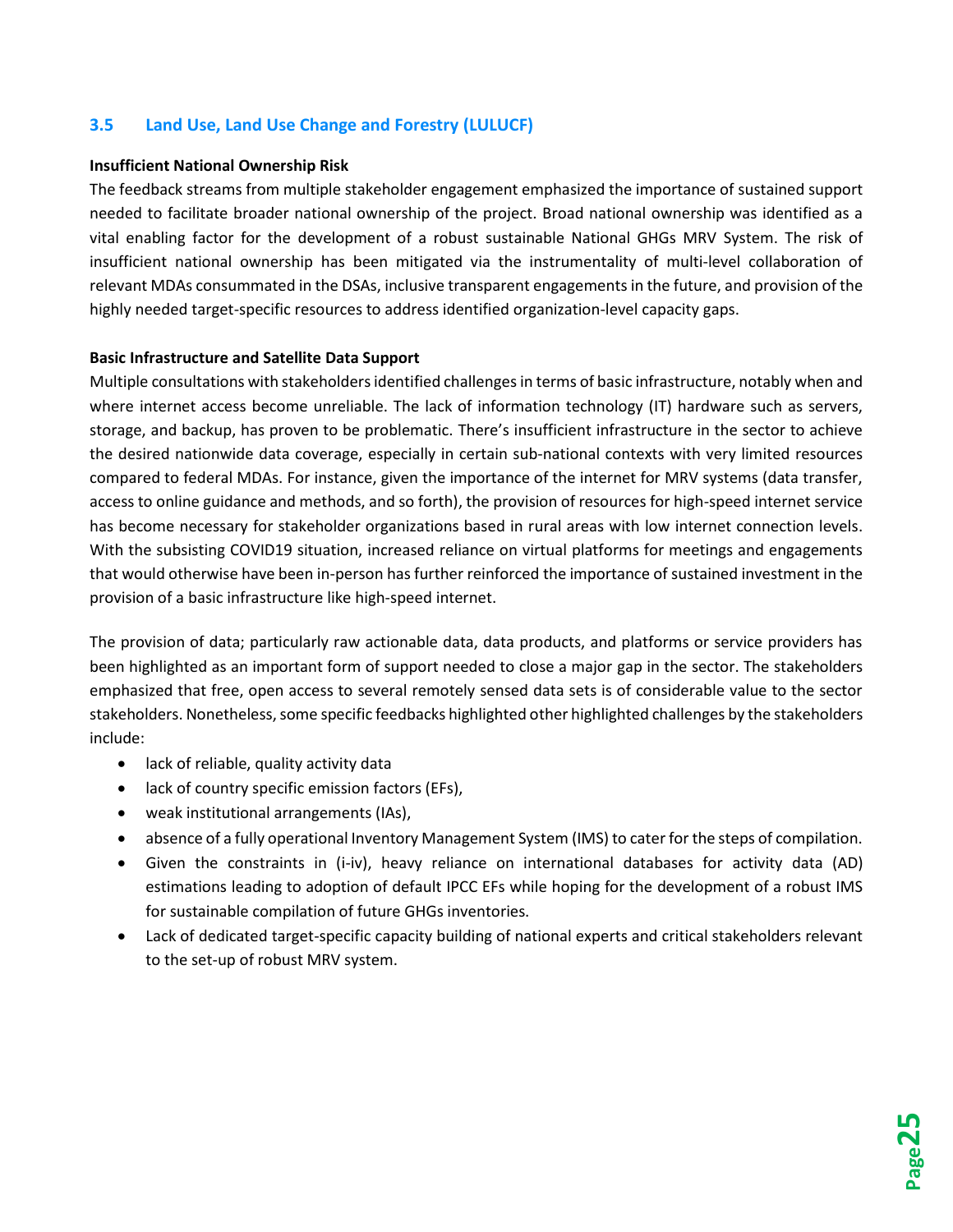# <span id="page-26-0"></span>**4.0 Lessons Learnt**

During the implementation of the Nigeria ICAT Project, several lessons that were useful for the smooth implementation of the ICAT project and others that would be useful for subsequent sectoral and national future projects were learnt as well across all the sectors. It is important to mention that this project is the first of its kind in the country (setting up frameworks for a robust MRV system), hence it served as a learning curve for all who participated in the implementation of the project activities.

# <span id="page-26-1"></span>**4.1 Oil and Gas Sector**

The Nigeria ICAT project presented the O&G sector with the opportunity to identify the gaps in the existing Institutional Arrangement and importantly, proposed a robust institutional arrangement that is much needed to set up an MRV system in the sector. Within the sector, lessons were learnt from the inception to the completion phase of the project. The most important lessons learnt include but are not limited to:

- The inception workshop was vital to sensitizing stakeholders, and to discuss in detail the project activities and necessary steps to be taken for the implementation of projects.
- Early involvement of sector stakeholders facilitated good cooperation which remained throughout the implementation of the project.
- Engaging sector MRV experts in capacity building workshops played a key role in enhancing knowledge transfer among the relevant stakeholders.
- Building on existing national arrangements was imperatively effective in developing the MRV system.
- There is a need for a legal institutional framework to ensure an effective institutional arrangement.
- There is a need to expand the existing institution mandates to allow for more coverage for MRV needs as, without it, it can be challenging to have a smooth operation of the MRV system.
- It is important to identify and develop the competence of the sectoral focal point and the key data suppliers to sustain the MRV Process.
- Institutions to be involved in the MRV process will need to understand how their activities contribute to enhancing the MRV process.
- Local experts and agencies can provide valuable opinions and contextual analysis provided confidentially is respected and they are not quoted directly.

## <span id="page-26-2"></span>**4.2 Road Transport Sector**

Going by the implementation processes of this project, it is believed that developing and sustaining a robust MRV system can be achieved in the RTS if all recommendations in the earlier submitted reports are considered. The achievement of this robust MRV process would enable the RTS to aggregate data from the stakeholders for GHG inventories and enhance transparent reporting of mitigation actions. Data gathering and transparent reporting will to a large extent close the data gap that is currently identified as a challenge in the RTS and help in building the much-needed MRV framework for the sector.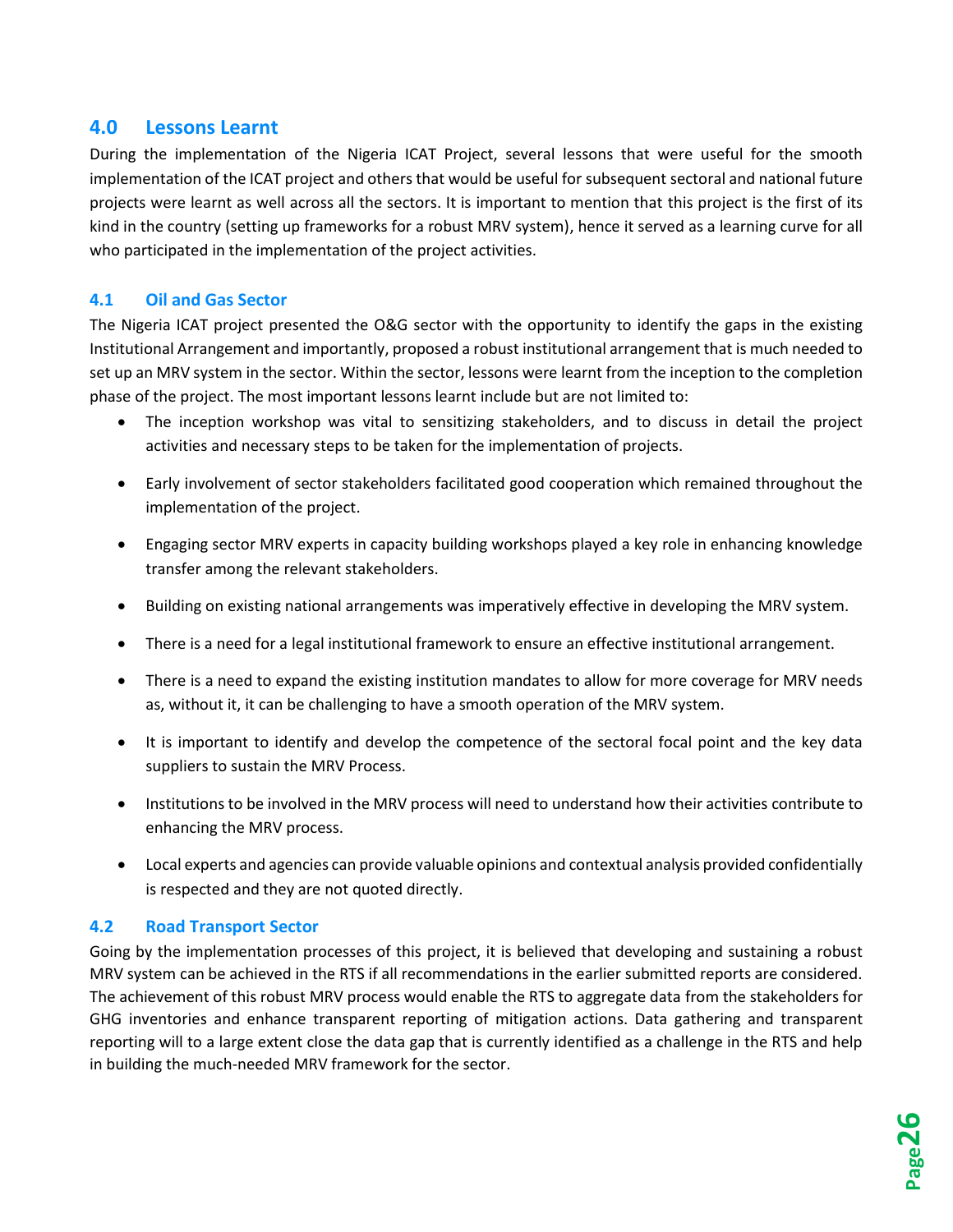The key lessons learnt during the implementation of the project activities include:

- Engagement of stakeholders and institutions across all sectoral levels afford them to have a sense of belonging therefore fostering active participation.
- Continuous capacity building is required to sustain a good understanding of MRV concepts in the sector.
- There is a need to establish a legal institutional framework to ensure an effective institutional arrangement in the RTS as this will help to define the responsibilities and mandates of the institutions involved in the MRV process would further enhance a functional MRV system.
- Continuous identification and engagement with stakeholders directly involved in supplying data information are key to sustaining the MRV Process.
- There is a need to develop and establish a data-sharing agreement (DSA) that would protect data shared by various entities. This will encourage the stakeholders to freely share their data information knowing that there confidentially is guaranteed.
- Country specific EF will help to reduce uncertainty in the RTS.

# <span id="page-27-0"></span>**4.3.1 Other Transport Sector**

Lesson learnt and worth sharing in the OTS includes:

- The fact that this project has successfully established that IPCC Guidelines and Methodologies are ingredients for GHG Emissions trends, emissions calculations, GHG Inventory compilation as well as Indicators for tracking NDC Implementation but transposing them into OTS Agencies, is still a matter of grave concern that needs urgent attention, at Federal Government level, as it is expected to jumpstart it and escalate it to OTS Agencies' level.
- Stakeholders Engagement at their various levels of governance and society is important for the design and operationalization of domestic MRV Systems, Policy Formulation, and NDC implementation.
- Capacity Building (i.e., finance, technology, technology transfer and training) on a sustained basis, is very crucial to the success of domestic MRV Systems and NDC implementation.
- Continuous funding and timely release of appropriated funds as well as international support to address climate change impacts are highly essential.

## <span id="page-27-1"></span>**4.4 Agricultural Sector**

Lessons learnt in the crop and livestock sub-sector include

#### **Lesson 1: Executive Level Governance Frameworks are a Valuable Alternative to Legislation/Regulation**

An important component of an effective MRV system is a strong governance framework. Legislation and/or regulation provide the most comprehensive framework, but establishment requires broad political support and for that support to be available at the time the system is being developed. A valuable alternative can be to establish governance structures based on non-legislative, executive-level orders (presidential, ministerial, or technical).

These orders potentially do not have the full powers of legislation/regulation, such as a strong, enforceable compliance system. However, they are simpler and faster to establish and can be implemented with less political capital. In cases where these orders are not backed by formal compliance mechanisms, and to help facilitate participation, a reporting tool has to be designed to also provide reporting entities with information that potentially has value for their operations. The reporting process should also be designed to significantly reduce administrative burden.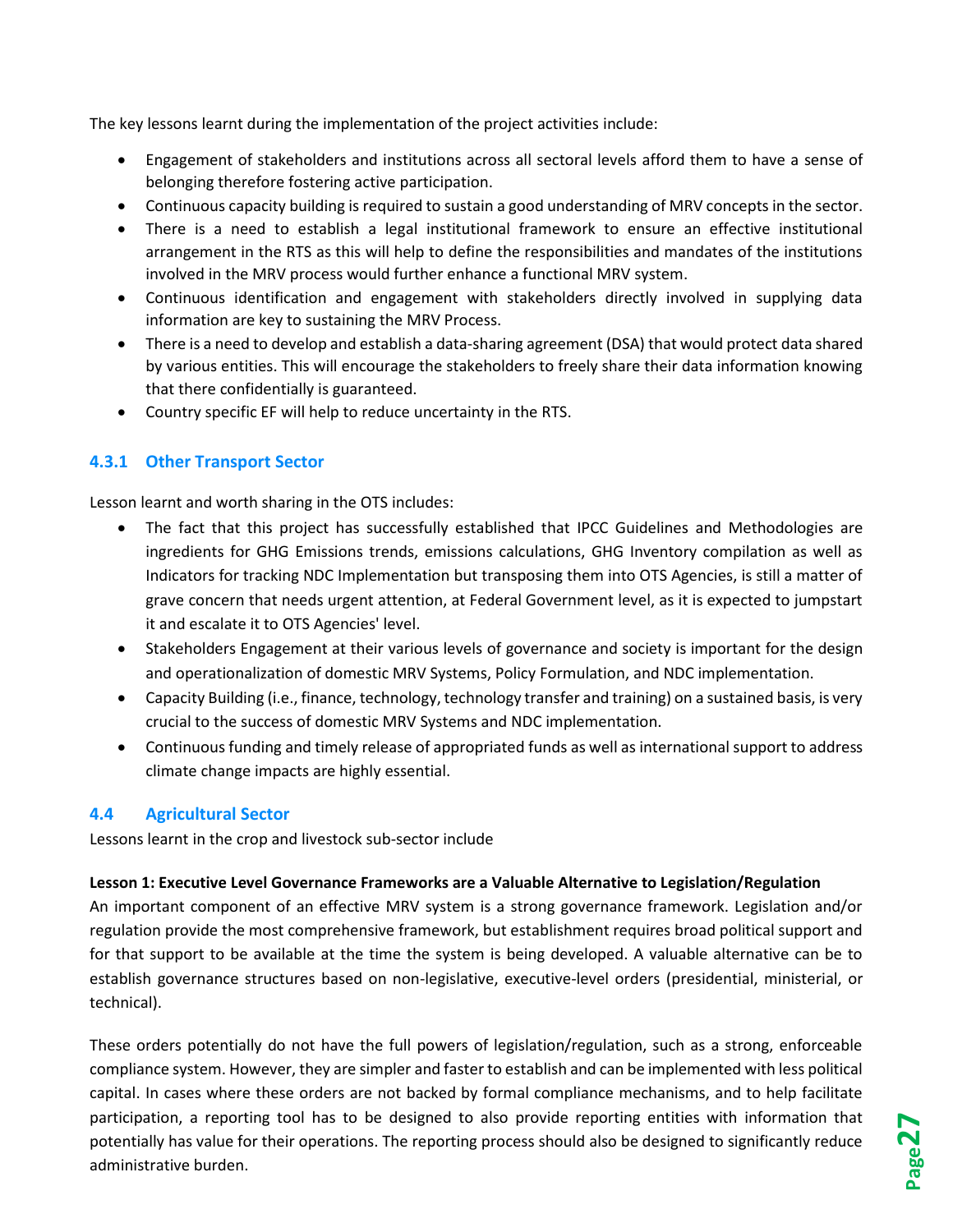Specifically, these legislations or orders will provide for the establishment of a national GHG inventory system, outline the high-level roles and responsibilities of agencies reporting GHG emissions in support of this system and provide for the establishment of a national database to underpin the system.

# **Lesson 2: Augmenting Existing Data Collection Process Can Provide a Valuable Means to Collect New Activity Data**

The ability to collect and maintain a comprehensive activity data set is a critical component of an effective MRV system. In collecting data for MRV systems (of all scopes and scales) there is value in commencing by augmenting existing processes. This has the advantage of not overburdening stakeholders that possess this data. It is also more sustainable if it is assumed that resources for data collection, maintenance, QA/QC, data archiving and reporting also accompany these existing processes. Establishing entirely new data collection likely necessitates relatively significant costs and time resources to develop and train for these additional functions.

#### **Lesson 3: Existing Data Sources are a Valuable Resource for Both National and Nama Level MRV Systems**

The effective use of a wide range of existing data sources is an important element of a successful MRV system (whether national, or at sectoral level). A wide range of existing sources should be considered, including national statistics agencies, government departments/agencies, industry groups, and sector experts. These data may be in aggregated form, and so are particularly useful for sectoral level MRV systems. These data also provide a valuable means to undertake QA/QC and verification of new activity data in the sector.

# **Lesson 4: Collecting Activity Data from Key Stakeholders are Easier and More Effective When They See Value and Buy into The Process.**

The ability to acquire data directly from top priority stakeholders are important for a sustainable MRV System in the crop sub-sector. Stakeholders can be reluctant to provide information for a variety of reasons, such as: they may be asked for the same information from different sources; it may be complicated and time consuming to provide the data; confidentiality is a concern; and no legislation/ regulation exists requiring they provide the data. Addressing these issues is an important part of designing effective data collection processes.

# **Lesson 5: Adopting A Systems-Based Approach Including Business Process Design, Governance, And IT Design Is Important for Effective MRV**

<span id="page-28-0"></span>MRV can be best thought of as a system, which includes elements like business process design, governance mechanisms, and information technology (IT) support systems. Data collection, emission factor assessment and development, and emissions calculations are of central importance, but a systems approach helps to make MRV more sustainable and improves transparency, accuracy, comparability, completeness, and consistency.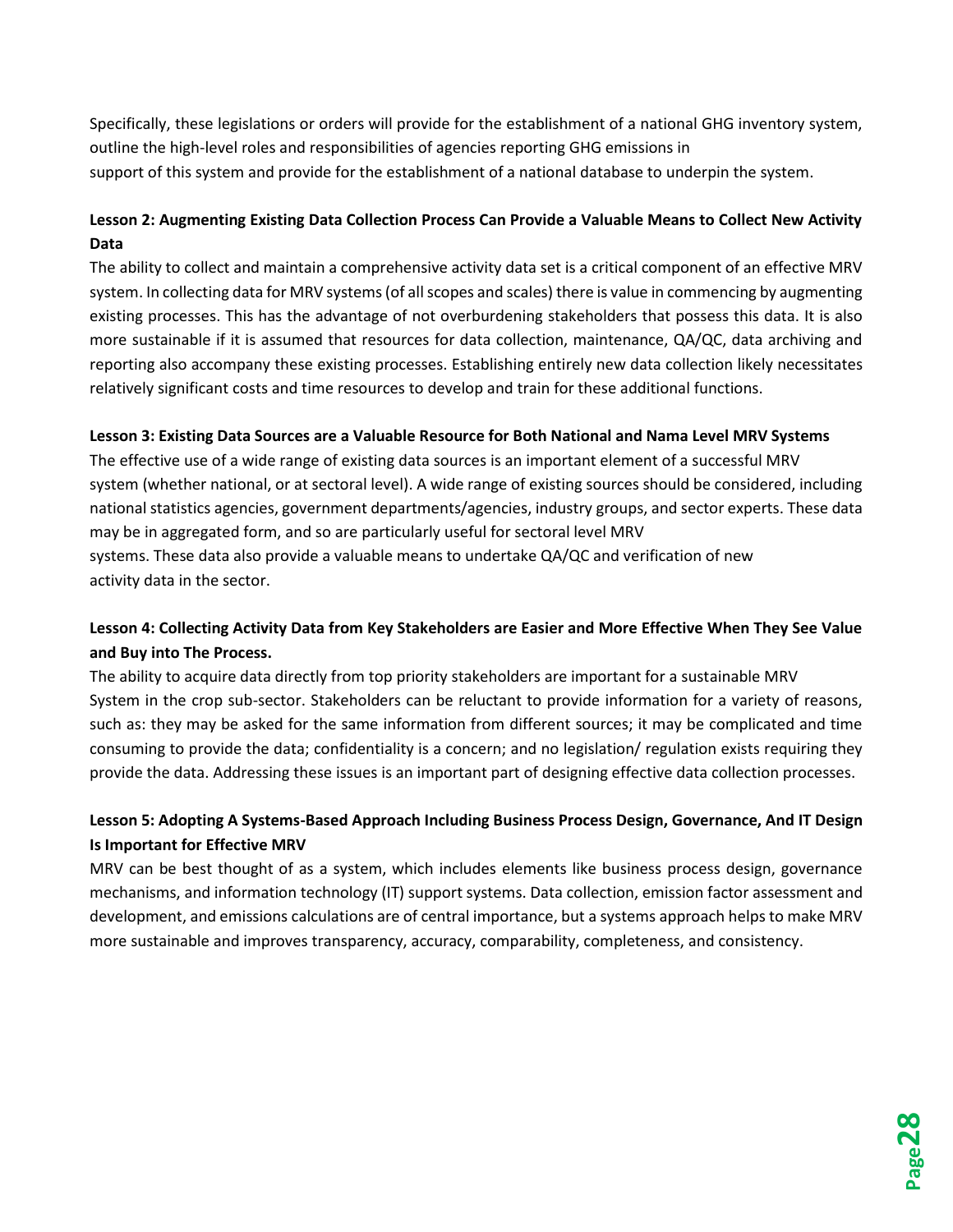# **4.5 Land Use, Land Use Change and Forestry Sector**

## **Lesson 1: Capacity Building of Key MDA Staff is Pivotal to Ensuring Long-Lasting Impact of Project Interventions** Approach to capacity building:

- o Learning by doing -anchored skillset and knowledge
- $\circ$  Second iteration of the inventory essential to sharpen and strengthen the newly built capacity

Tailor capacity building tools to specific sectoral contexts and needs capturing the unique peculiarities of the LULUCF sub-sector. For instance, participants demanded for multiple step-down trainings rather than aggregated training leading to more active participation.

There is almost always a tendency for high turn-over of stakeholder participants. This requires adequate preparation that puts in place measures that will ensure long-term impact despite the turnover. These measures include e.g:

- o Use alternative techniques to build capacity via reliance on multiple training techniques like virtual, inperson, one-on-one office visits and engagements.
- $\circ$  Establish creative ways of retaining participants by applying the most popular techniques from (i) above best suited for specific MDAs
- o Have more than one representative from each MDA -a diverse pool of participants from each of the relevant MDAs

#### **Lesson 2: Investment Need for Capacity Building**

The obvious gaps highlighted above have raised the scale of investment in capacity building and time needed to build capacity of national and subnational MDAs. This needs to be proactively factored into the readiness and operational budgeting of the MRV system in tune with what is likely to be sustainable for the country.

# **Lesson 3: Institutionalization of Data Sharing Agreements (DSAs) is key to Ensuring Long-Term Sustainability of the Impacts of Project Interventions.**

Build on already existing informal inter-institutional structures: With support from ICAT, DCC and other key partners, the project worked on institutionalizing formal arrangements for GHG data collection, sharing, analysis, and reporting via

- $\circ$  Appointment of focal points to represent institutions as identified in the framework
- o Anchoring deliverables on broader national commitments/goals/objectives
- o Strengthening stakeholder engagement and ownership

**Lesson 4:** Fundamental barriers to LULUCF MRV system development and operation need to be identified from the outset, and sustainable solutions mainstreamed during the development phase. Risk mitigating activities will be needed to address contextual barriers to hiring and retaining of staff, access to fundamental IT infrastructure, internet connectivity, etc.

**Lesson 5:** MRV support, much like other development, needs to be fully embedded in national needs and priorities with support designed to facilitate national ownership.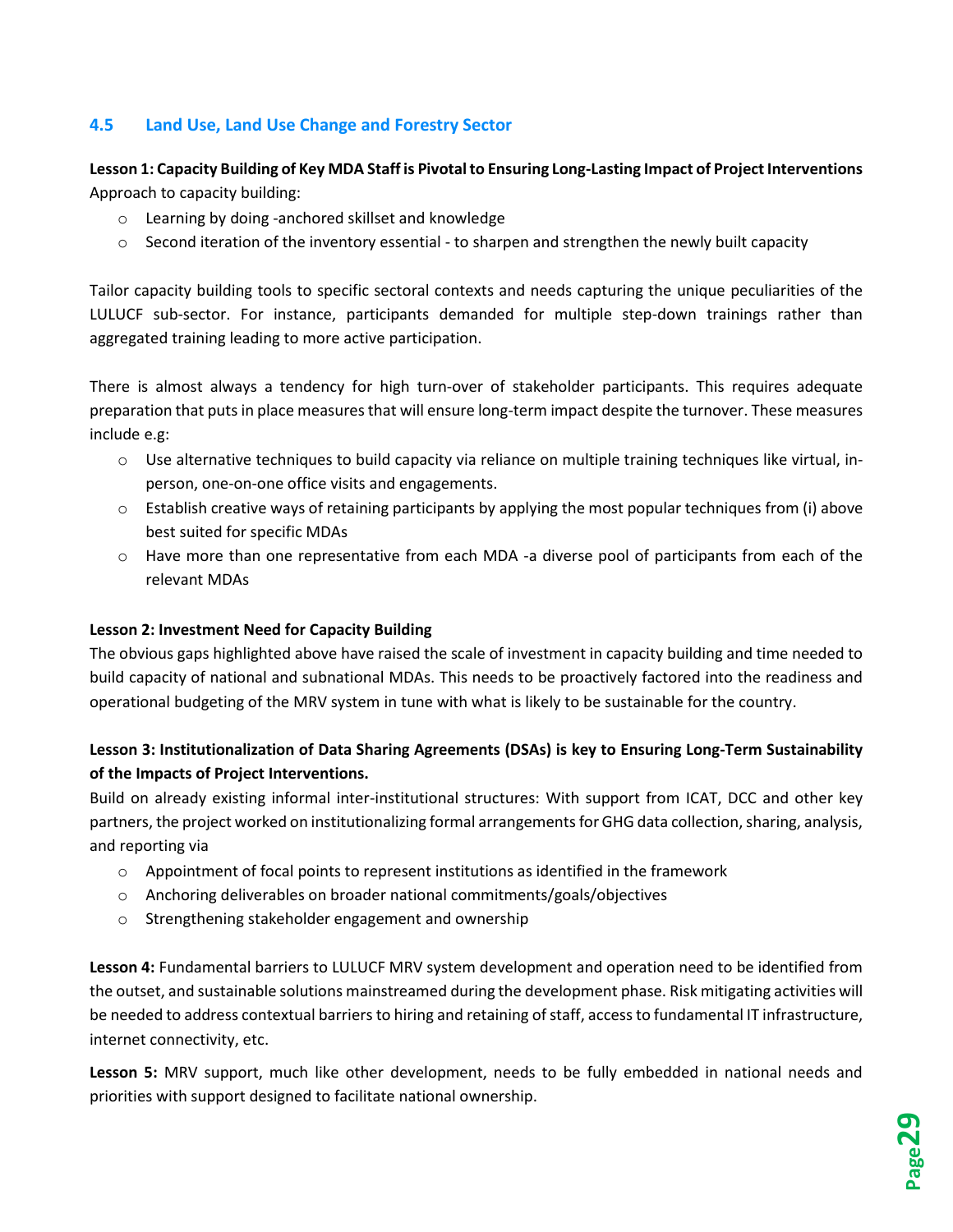**Lesson 6:** Technical support needs to be delivered in a collaborative way that facilitates national ownership to generate buy-in and enable strategic decision-making by the sectoral stakeholders. The consultant's Inclusive, collaborative, participatory engagement technique with focused support on capacity development, was well received by majority of the LULUCF stakeholders. This has enabled the establishment of cordial relationships based on deep knowledge of specific participant-MDA stakeholders and the national context in general.

**Lesson 7:** Technical advisory support needs to be provided from a standpoint of good knowledge of the national context, and specific institutional dynamics and peculiarities.

**Lesson 8:** Technical working groups helped to provide broad platform of support for national experts on the detailed technical needs of the project